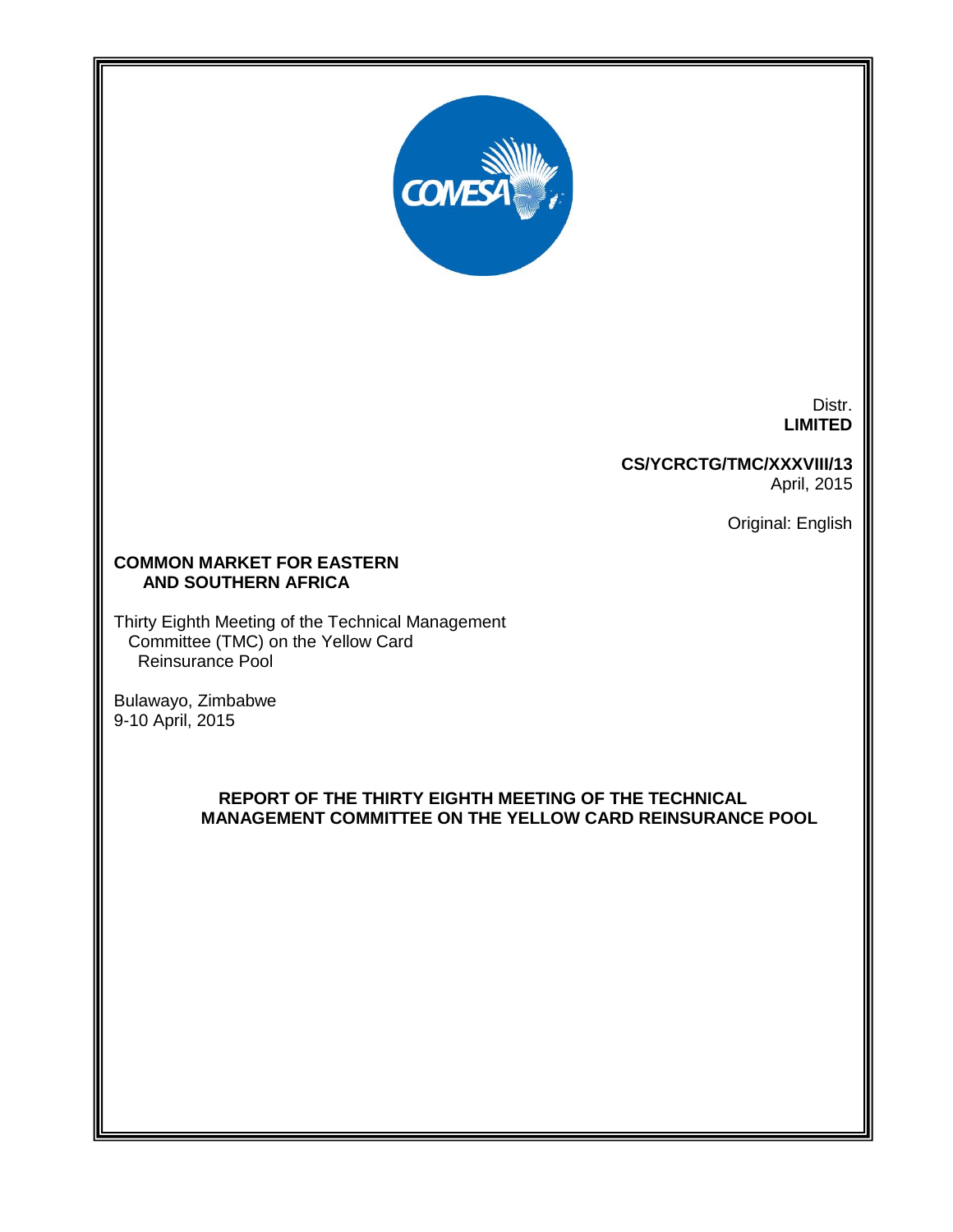## **A. INTRODUCTION**

1. The Thirty Eighth Meeting of the Technical Management Committee (TMC) of the Yellow Card Reinsurance Pool was held in Bulawayo, Zimbabwe from the  $9<sup>th</sup>$  to 10<sup>th</sup> April 2015, at the Holiday Inn Hotel.

## **B. ATTENDANCE, OPENING OF THE MEETING, ADOPTION OF THE AGENDA AND ORGANISATION OF WORK**

## **Attendance**

2. Members of the Technical Management Committee (TMC) from Burundi, Kenya, Uganda and Zimbabwe attended the meeting, Tanzania as Chairperson of the Council of Bureaux, the Pool Manager: PTA Reinsurance Company (ZEP-Re) and the COMESA Secretariat also attended the meeting as ex-officio members. The list of participants is attached to this report as Annex II.

# **Opening of the Meeting** *(Agenda Item 1)*

3. The meeting was officially opened by Mr Albert Mugabe, the Chairperson of the Board of Zimbabwe National Road Authority (ZINARA) of the Government of the Republic of Zimbabwe. In his opening remarks, he welcomed all delegates to Bulawayo, Zimbabwe and wished them a pleasant stay. The Chairperson reaffirmed the commitment of the Government of Zimbabwe to regional cooperation and integration.

4. Regarding the Yellow Card, he acknowledged the importance of the scheme as a transport facilitation instrument that had stood the test of time and well accepted by motorists travelling across borders. He also urged the Insurance companies member of the scheme to provide efficiency service to travelling motorists and road accident victims by computerizing their operations and address the issue of forged Yellow Cards**.** 

5. Mr. Sindiso Ngwenya, Secretary General of COMESA informed the meeting that the COMESA-EAC-SADC Tripartite formed by the Summit held on 22nd October 2008 in Kampala, Uganda, had finalized the preparations to establish an FTA encompassing the member/partner States of the three RECs, with the ultimate goal of establishing a single Customs Union. The Tripartite Free Trade Agreement (TFTA) on goods would be launched during the Tripartite Summit of Head of States and Governments to be hosted by Egypt in Sharm El-Sheik on the  $10<sup>th</sup>$  of June 2015. Mr. Ngwenya also informed the Meeting that the FTA has a combined population and gross domestic product of 625 Million people and 1.3 trillion US\$ respectively and that would constitute a single largest market. The Secretary General underscored the TFTA would build on the free trade agreements (FTAs) already in place in COMESA, the EAC and SADC and would govern trade between 26 countries. He further informed the meeting that the Tripartite's strategy is not only market integration but also, industrial development and infrastructure development.

6. The Secretary General urged the Insurance industry not to limit its business activities to traditional risks but be involved in mining and energy risks. He called upon the Insurance industry to take advantage of this huge market opportunity that would be created by the Tripartite Free Trade Area and fully participate in the trade in services and wholly embrace IT in the way it does business.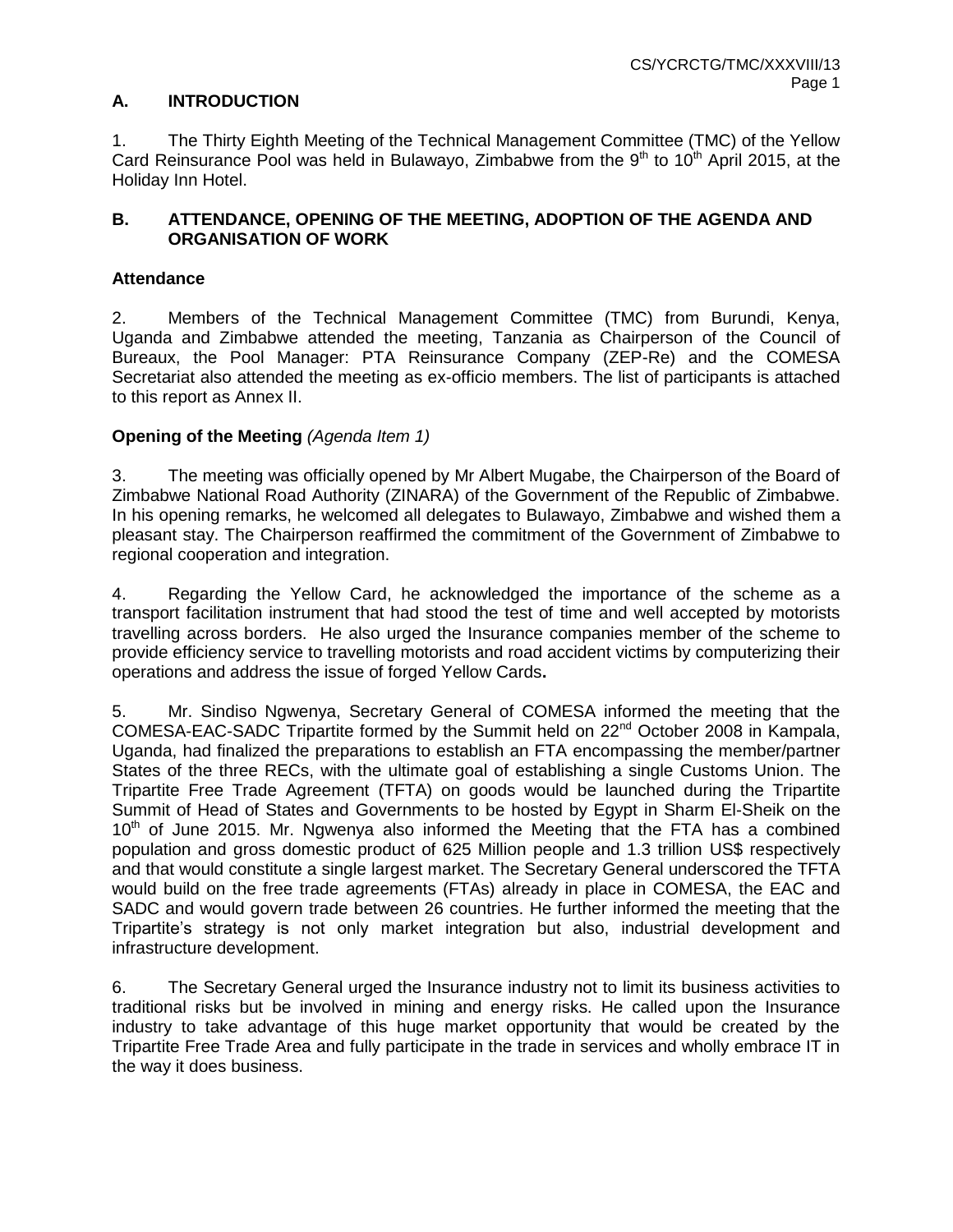7. Finally the Secretary General thanked the Government of the United Republic of Tanzania for the decision to join the Regional Customs Transit Guarantee scheme and for signing the Inter-Surety Agreement by the National Insurance Corporation of Tanzania (NIC T Ltd.) and assured that COMESA Secretariat would provide the necessary support to ensure the successful implementation of the scheme in Tanzania and the Central Corridor.

8. Earlier Mr. Patrick Kusikwenyu, Chairman of the National Bureau of Zimbabwe joined Mr. Kamanga in welcoming the participants to the  $38<sup>th</sup>$  Meeting of the Technical Management Committee and wished the delegates a pleasant stay in Bulawayo and urged them to find time from their busy schedule and enjoy the traditional hospitality of Zimbabwe particularly the city of Bulawayo.

9. The 38<sup>th</sup> Meeting of the Technical Management Committee of the Yellow Card Reinsurance Pool was chaired by Mr. Sam Kamanga the Acting Managing Director of the National Insurance Corporation of Tanzania and the Chairperson of the Council of Bureaux of the Yellow Card Scheme.

# **Vote of thanks**

10. The delegate from the National Bureau of Uganda, Ms. Stella Ajilong, National Yellow Card Coordinator of the National Bureau; NIC-General of Uganda gave a vote of thanks on behalf of the delegates. In her statement, she thanked the Guest of Honor for finding time from his busy schedule to come and open the meeting.

#### **Signing Ceremony of the Inter-Surety Agreement and Tanzania Joining the Regional Customs Transit Guarantee (RCTG) Scheme**

11. Following the decision of the Government of the Republic of Tanzania to join the RCTG Scheme and implement in the country, Mr. Sam Kamanga, the Acting Managing Director of the National Insurance Corporation of Tanzania Limited (NIC T Ltd.) and Chairperson of the of the Council of Bureaux of the Yellow Card Scheme signed the Inter-Surety Agreement during the official opening of the 38<sup>th</sup> Meeting of the Technical Management Committee of the Yellow Card Reinsurance Pool on the 9<sup>th</sup> April 2015 in the presence of Mr. Sindiso Ngwenya, the Secretary General of COMESA and Mr. Albert Mugabe, the Guest of Honour and Chairperson of Zimbabwe National Road Authority (ZINARA).

## **Adoption of the Agenda and Organisation of Work** *(Agenda Item 2)*

- 12. The meeting adopted the following agenda with amendments:
	- 1. Opening of the Meeting
	- 2. Adoption of the Agenda and Organisation of Work
	- 3. Progress Report on the implementation of the Decisions of the Council of Bureaux and Recommendations of the Technical Management Committee Meetings.
	- 4. Pool Managers' progress report on the operations of the Yellow Card Reinsurance Pool
	- 5. Reinsurance Pool Financial Highlights as at 31<sup>st</sup> March 2015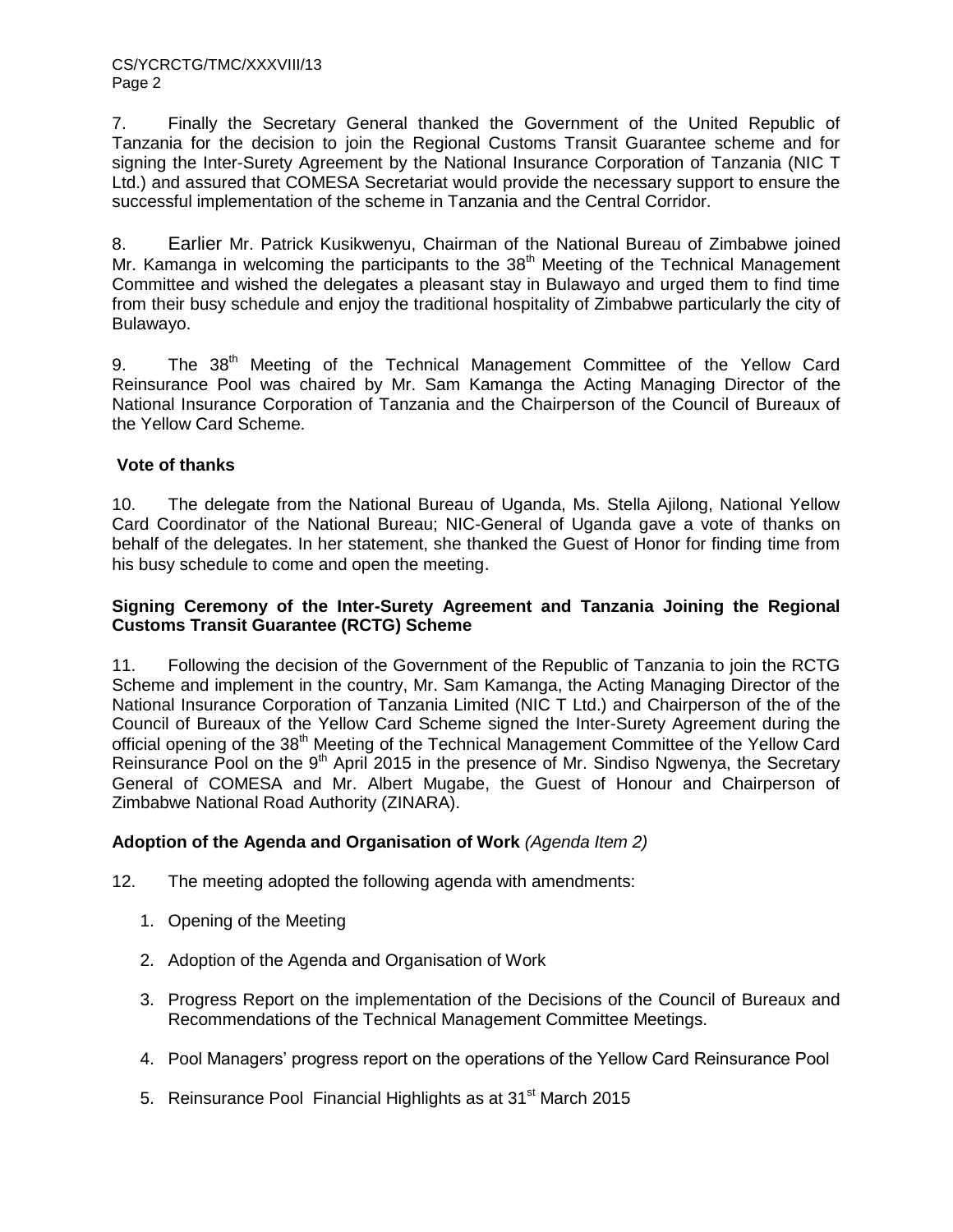- 6. Pool Manager's Report and Financial Statement, year ended 31<sup>st</sup> December 2014
- 7. Draft Policy on Bad Debt Provisions on Pool funds' debtors
- 8. Proposed investment options for the Pool Funds
- 9. Revised draft Dividend Policy for earned Pool Funds' profits
- 10. Revised Yellow Card Operation Manual
- 11. Progress report on the 3<sup>rd</sup> Edition of the Yellow Card Compendium
- 12. Progress Report on the Implementation of the enhanced YC-MIS
- 13. Supplementary budget for the YC-MIS IT Expert and Short Term Administrative Assistant
- 14. Date and Venue of the next TMC Meeting
- 15. Any Other Business
- 16. Adoption of the Report and Closure of the Meeting

## 13. **The Committee adopted the following working hours:**

## *Thursday, 9 th April 2015*

| Morning   | $09:00 - 13:00$ hours |
|-----------|-----------------------|
| Afternoon | $14:00 - 17:30$ hours |

# *Friday, 10th April 2015*

| Morning   | Report preparation and free morning for the delegates         |
|-----------|---------------------------------------------------------------|
| Afternoon | 16:30-17:00 Adoption of the Report and Closure of the Meeting |

## **C. ACCOUNT OF PROCEEDINGS**

#### **Progress Report on the implementation of the Decisions of the Council of Bureaux and Recommendations of the Technical Management Committee (TMC)** *(Agenda Item 3)*

14. The Secretariat presented document No. CS/YCRCTG/TMC/XXXVIII/3: Progress Report on the Implementation of the Decisions of the Council of Bureaux and Recommendations of the Technical Management Committee (TMC). In doing so, the Secretariat presented details on the progress made since the last TMC meeting. The highlights of the report were as follows:

## **a) Capacity Subscription**

15. The TMC was informed that the position regarding the payment of Capacity Subscription to the Yellow Card Reinsurance Pool had not changed as the National Bureaux of Malawi and Sudan had not made any payment.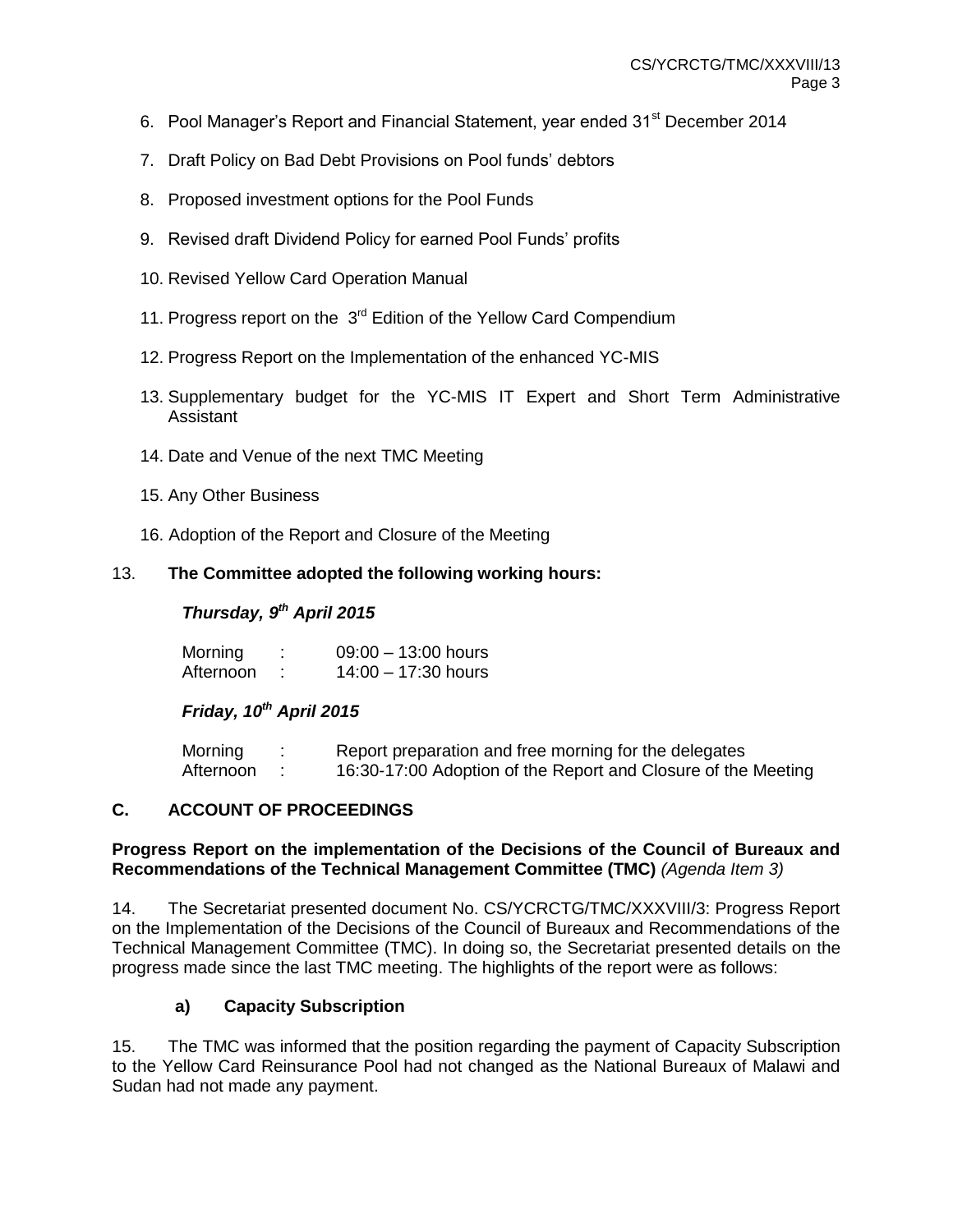#### **Recommendation**

#### 16. **The TMC recommended that the Secretariat should continue the engagement with National Bureaux of Sudan and Malawi and report the status of the progress to the next meeting of the Council of Bureaux.**

## **b) Claims issues**

17. The TMC was informed that the Secretariat had received a copy of a letter from the National Bureau of Rwanda addressed to the National Bureaux of Uganda, Kenya and Tanzania that it would not handle claims on Yellow Card issued until they reimburse them the outstanding claims settled on their behalf.

18. The TMC was further informed that following the Secretariat intervention a meeting was held in March 2015 in Nairobi, Kenya at Zep-Re Offices attended by Tanzania, Rwanda, Pool Managers and the Secretariat to discuss and resolve the issue and that the Meeting agreed on the following:

- a) An officer from Zep-Re to travel to Kigali, Rwanda and assist the National Bureau in reconciling their records and also put together the necessary claim supporting documentations to enable the Pool to effect the reimbursements;
- b) The Pool Manager should promptly settle the large claims as soon as SONARWA submits the required claim supporting documents;
- c) The National Bureau of Tanzania should submit a list of claims settled by SONARWA on their behalf to the Pool and copy the Secretariat not later than 20<sup>th</sup> March 2015 giving reasons as to why there was no reimbursement:
- d) The National Bureaux of Rwanda, Uganda and Burundi should implement the agreed course of action reached during their bilateral meetings; and
- e) SONARWA should with immediate effect withdraw the letter on suspension of claims handling on Yellow Cards issued by Kenya, Uganda and Tanzania.
- 19. In the ensuing discussion, the TMC was informed as follows:
	- a) The National Bureau of Kenya confirmed receiving the letter and that they requested the National Bureau of Rwanda to provide them with all the supporting documents for them to effect reimbursement;
	- b) The National Bureau of Tanzania informed the Meeting that they had started working on the claims between Tanzania and Rwanda and assured the Meeting that the issue would be resolved before the next Council of Bureaux Meeting;
	- c) The National Bureau of Zimbabwe urged members to comply with Council decisions and open foreign currency account to mitigate on foreign exchange losses; and
	- d) The Pool Managers requested National Bureaux to report their position on the compliance of opening foreign Currency accounts.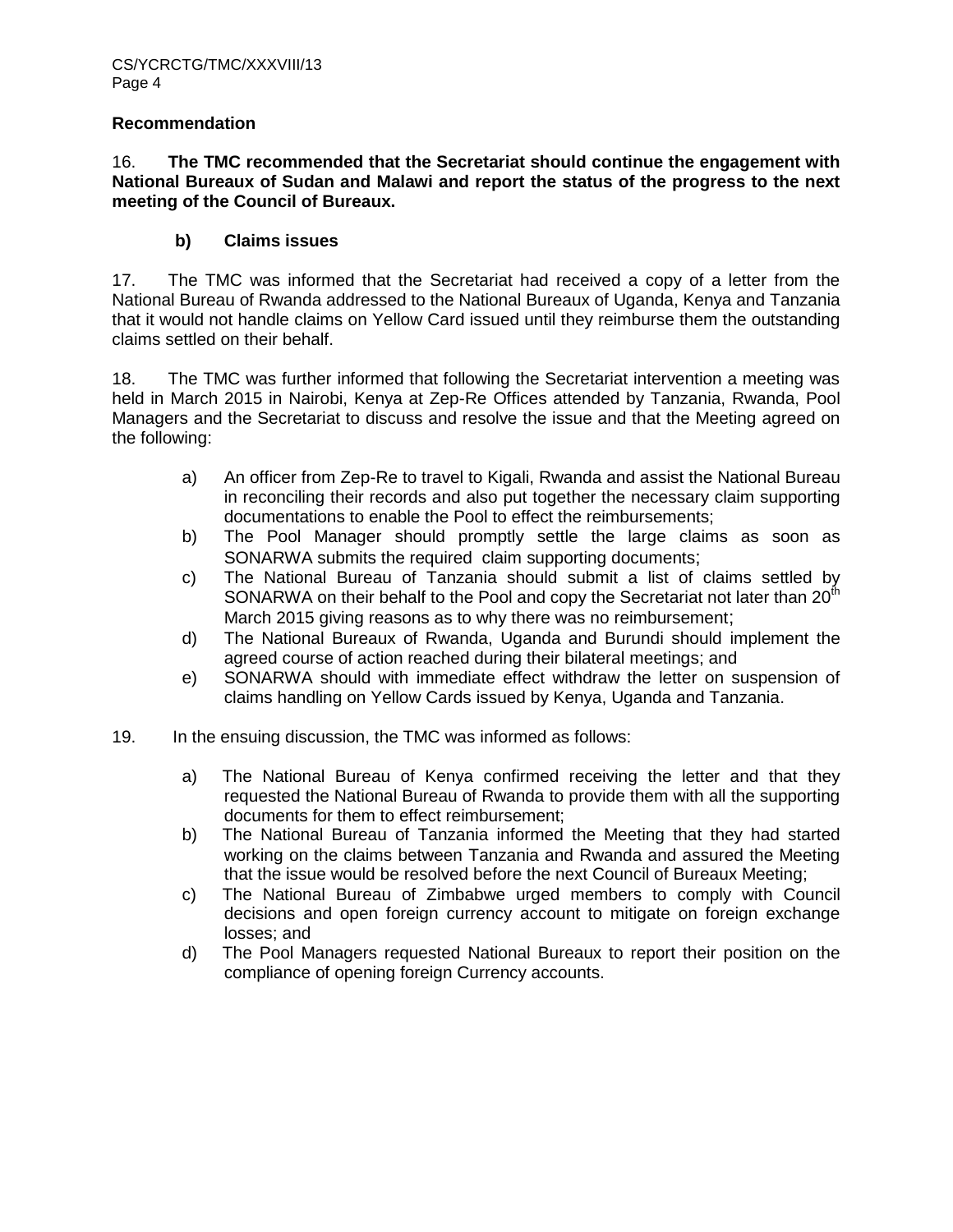#### **Recommendations**

20. **To address the delays in claims reimbursement and enhance efficiency, the Meeting recommended as follows:**

- **i) Issuing Bureaux should always indicate in their letters to Handling Bureaux the specific missing claim supporting documents that are required;**
- **ii) As stipulated in the operations manual, all communications between the Handling and Issuing Bureau shall be made in the language (French or English) of the addressee;**
- **iii) The Secretariat should send reminders to all National Bureaux on maintenance of US Dollar accounts and request those that have not yet opened separate Dollar Bank Accounts for the Yellow Card operations in their country to do so;**
- **iv) National Bureaux should inform the Secretariat of member Primary Insurance Companies that are failing to reimburse claims paid on their behalf whenever Secretariat's intervention is required; and**
- **v) National Bureaux should adhere to the decisions of the council of Bureaux on claims issue resolving procedures and refrain from taking unilateral action.**

### **c) Detention of motor vehicles for visiting motorists involved in traffic Accident by Ugandan Traffic Police**

21. The TMC was informed that the issue of detention of visiting motorist vehicles involved in road traffic accident by Uganda police officers had continued and the Secretariat was requested to intervene in the matter. On engagement with the National Bureau of Uganda, the Secretariat learnt that the issue had persisted because of the accident victims rushing to Courts of Law to obtain detention orders for the vehicles until they were compensated.

22. The TMC was further informed that the National Bureau of Uganda had written to the COMESA Coordinating Ministry, the Ministry of Trade, Industry and Cooperatives to intervene in the matter and that the Secretariat also wrote to the Coordinating Ministry and the Police Authority to reinforce the concerns raised by the National Bureau of Uganda.

23. In the discussion that followed, the National Bureau of Burundi requested for an update on the issue of detention of vehicles for visiting motorists involved in traffic accidents in Uganda. In response to the concern, the representative of the National Bureau of Uganda informed the Meeting that only two vehicles were still detained and that they were making all necessary efforts to have the vehicles released.

#### **Recommendation**

24. **The TMC recommended that the National Bureau of Uganda jointly with COMESA Coordinating Ministry should engage the Traffic Police and the Judiciary on the operations of the Yellow Card Scheme especially on Claims handling procedures.** 

## **d) The issue of Yellow Card Forgery originating from Tanzania**

25. The TMC was informed that the circulation of forged Yellow Cards purportedly issued from Tanzania had continued despite the National Bureau of Tanzania having presented planned measures to address the issue at the 28<sup>th</sup> Meeting of the Council of Bureaux. The TMC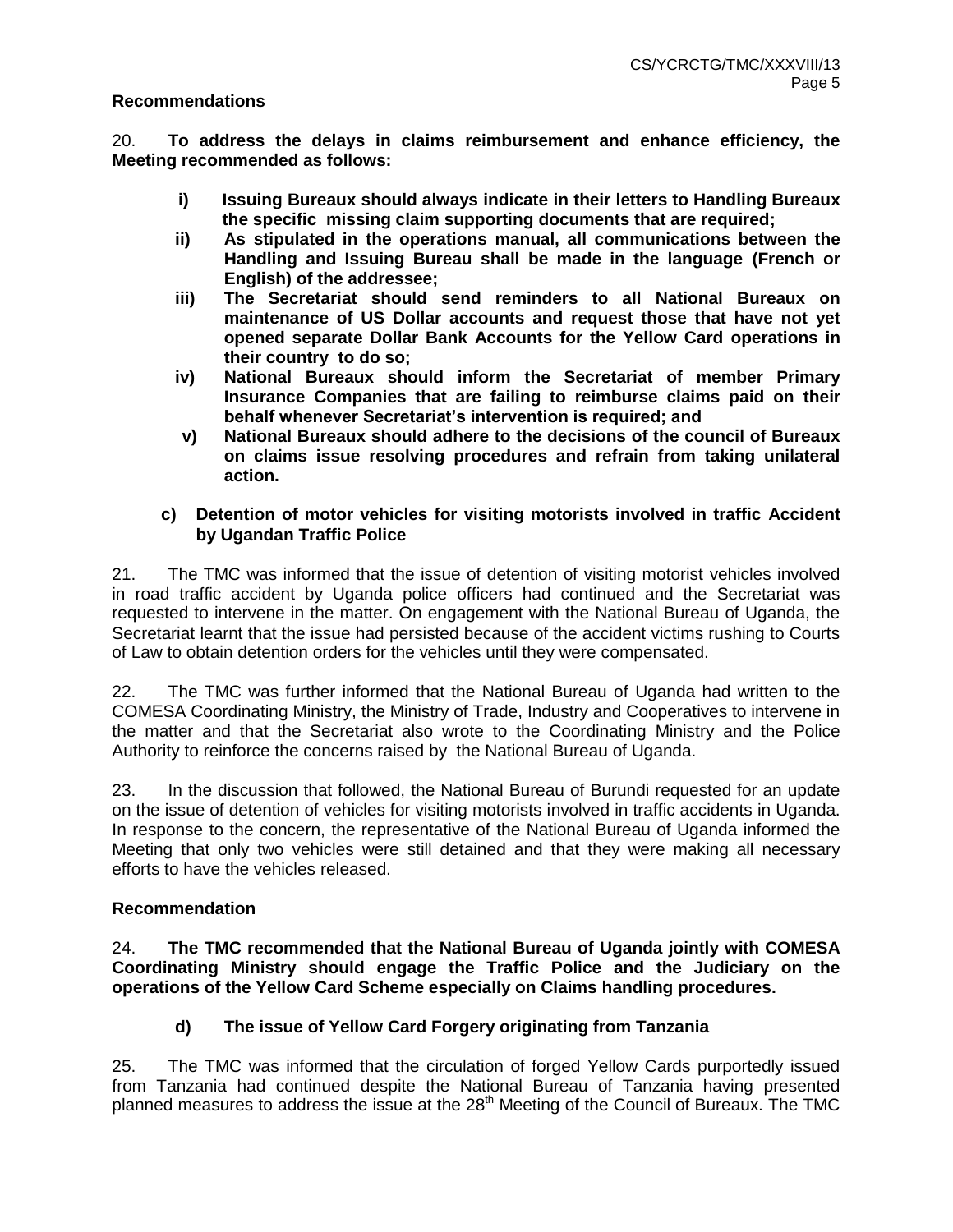was further informed that the issue was raised and discussed by Secretariat during the January 2015 RCTG-Yellow Card mission to Tanzania.

26. In the ensuing discussion, the delegate from the National Bureau of Tanzania informed the Meeting that they would implement the planned measures by mounting random inspections at Nakonde/Tunduma border post in May 2015 and that they would communicate the dates of the mission to Secretariat once agreed on with the National Bureau of Zambia.

## **Recommendation**

### 27. **The TMC recommended that the National Bureau of Tanzania should immediately implement the measures adopted by the 28th Meeting of the Council of Bureaux.**

# **e) The Kasumbalesa Fire Accident – DR Congo**

28. The TMC was informed of the fire incident that happened in DR Congo in Kasumbalesa at Customs Yard in Kimpese on 24<sup>th</sup> November 2014 and that the Secretariat sent officers to the accident scene on a fact finding mission upon learning of the incident. The TMC was further informed that the findings of the mission were as below:

- a) The inferno destroyed about 48 trucks loaded with various cargos from Tanzania, Zimbabwe, DR Congo and South Africa;
- b) The fire broke out when a fuel tanker belonging to BH from Zimbabwe hit into a stationary container as it was made to maneuver through parked containerized trucks to the designated parking yard for fuel tankers;
- c) Officers from Customs could not confirm if the fuel tanker had Yellow Card Insurance nor any of the other trucks destroyed in the inferno; and
- d) About twelve (12) people were involved in the inferno out of which four (4) died and the eight (8) were admitted at Don Bosco Poly Clinique in Lubumbashi.

29. The TMC was informed that the issue has not yet been established whether the vehicle which caused the accident had a Yellow Card cover or not.

## **f) Study report on low limits of liability**

30. The TMC was informed that in pursuant to the observations and decision of the  $28<sup>th</sup>$ Meeting of the Council of Bureaux, the Secretariat prepared the Terms of Reference for the review of the study report on the low limits of liability and other issues affecting the operations of the Scheme as follows:

- a) Review the study report submitted and ensure that the report is correct, objective, factual and verifiable;
- b) Establish a common (standard) and reasonable higher minimum limit of liability that would be acceptable to all Member states;
- c) Indicate the implications of the common (standard) and reasonable higher minimum limit of liability that would be established under item (b) above on the following:
	- Yellow Card premium payable by cross- border motorists;
	- Claims operations;
	- Yellow Card Reinsurance Pool operations; and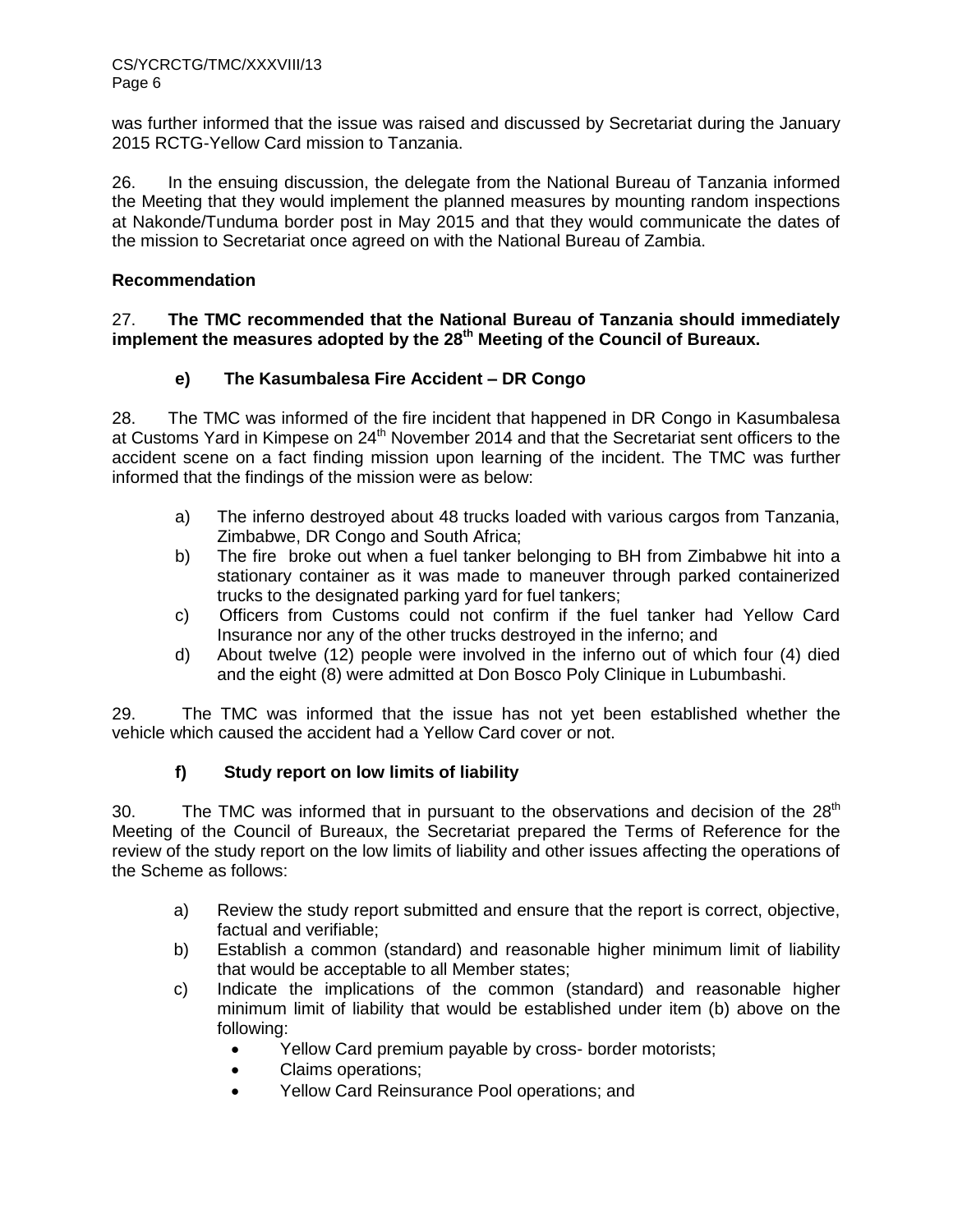- The existing compulsory third party motor insurance law of member states and related legal aspects.
- d) Review the experiences of similar international insurance card systems, such as, the EU Green Card and ECOWAS Brown card systems on the following;
	- minimum limits of liabilities,
	- institutional arrangement and
	- the strengths and weaknesses of the EU Green Card and ECOWAS Brown Card Insurance card systems;
- e) Propose specific measures to strengthen the overall capacity of the Technical Management Committee and the Secretariat of the Council of Bureaux at the COMESA Secretariat; and
- f) Come-up with specific proposal to engage the Insurance Supervisory Authorities and concerned Government Authorities in the management of the Yellow Card Scheme at National level.

31. The TMC was further informed that the Pool Managers transferred the US\$60,000 to the Yellow Card Council of Bureaux account meant for the review of the study report and that the contracts for the Consultants have been extended effective  $1<sup>st</sup>$  April 2015 for five (5) months.

32. In the ensuing discussion that followed, the National Bureau of Zimbabwe expressed concern that the Consultants needed to be restricted to areas of major concerns and that prescription periods on claims should be included in the study.

# **Recommendation**

33. **The TMC recommended that National Bureaux that would be visited or contacted by the Consultants should provide the Consultants with the necessary assistance and information required to enable them thoroughly review the study report.**

# **g) Printing and delivery of additional Yellow Card books**

34. The TMC was informed that since the implementation of the new Security enhanced Yellow Card books in January 2014, National Bureaux have been making additional orders for printing of Yellow Card books to the Printer and noted that about 2,500 books had been printed and delivered to amongst the following National Bureaux; Burundi, Ethiopia, Rwanda, Uganda, Tanzania, Malawi, Zambia and Zimbabwe.

35. The TMC was further informed of the proposal made by the Printer to increase the cost of printing per book from US\$7 to US\$9 on additional orders below the contracted minimum order limit of 100 books per order.

36. In the discussion that followed, the National Bureau of Kenya informed the Meeting that they had ordered additional 1000 Yellow Card books and that they had paid cost of printing in full and books were delivered.

## **Recommendation**

37. **The TMC recommended that National Bureaux should adhere and make orders for Yellow Card books accordingly to the contract minimum limit of not less than 100 books per any given order.**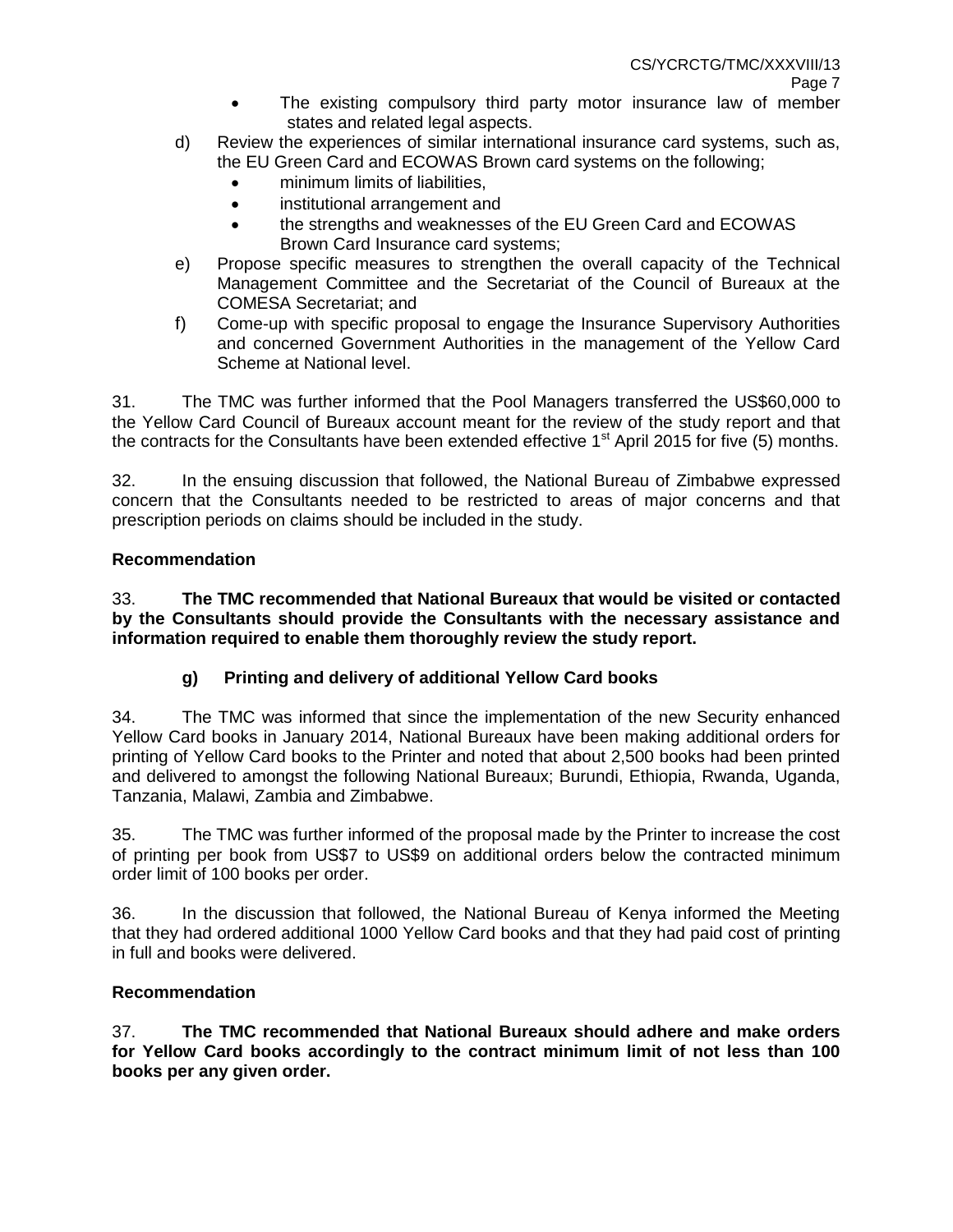### **h) Implementation of the Yellow Card Scheme in non COMESA Member states**

38. The TMC was informed that in pursuant to the decisions of the  $28<sup>th</sup>$  Meeting of the Council of Bureaux, the Secretariat had been engaging with South Sudan through the General Manager of Speed Insurance Company and that preparations were under way to convene a stakeholders' sensitization workshop on the operation of the Yellow Card Scheme in the South Sudan.

39. The TMC was further informed that the Secretariat during its engagement with Swaziland, it had established that Swaziland had planned for implementation of the Yellow Card Scheme in their 2015/16 approved Regional Integration Plan under the budget of the Regional Integration Support Mechanism (RISM). The TMC was further informed that Swaziland requested for Secretariat to provide support in the implementation of the Yellow Card Scheme.

## **Recommendation**

40. **The TMC recommended that the Secretariat should continue engaging South Sudan and Swaziland and provide necessary technical support in the implementation of the Yellow Card Scheme.**

## **i) Implementation of the RCTG Carnet in Tanzania**

41. The TMC noted the progress made by Tanzania in joining the RCTG Scheme and the designation of National Insurance Corporation of Tanzania Ltd., (NIC T Ltd.) as the National Surety.

## **j) Administrative Matters**

42. The TMC was informed that **Mrs. Brenda Chizyuka** had not fully recovered to resume her duties and that a Medical Board was instituted by the Secretary General of COMESA in accordance with the staff rules and regulations.

43. Regarding the recruitment of the Short Term Administrative Assistant, the TMC was informed that a qualified candidate in the name of **Mrs. Kaela Lydia Mambwe** was identified and issued with a three (3) months contract effective  $1<sup>st</sup>$  April 2015 renewable subject to performance.

## **k) Budget Contributions**

44. The TMC was informed that only six (6) National Bureaux had remitted their shares of budget contribution to the Yellow Card Council of Bureaux, namely: Burundi, Ethiopia, Kenya, Zambia and Zimbabwe, while Uganda made a partial payment.

45. The TMC was further informed that the Secretariat had written to the COMESA Coordinating Ministries in Malawi and Sudan requesting them to intervene in the matter but no response had been received yet and no payments towards budget contributions have been received from the National Bureaux of Sudan and Malawi.

46. In the ensuing discussions, the following were raised: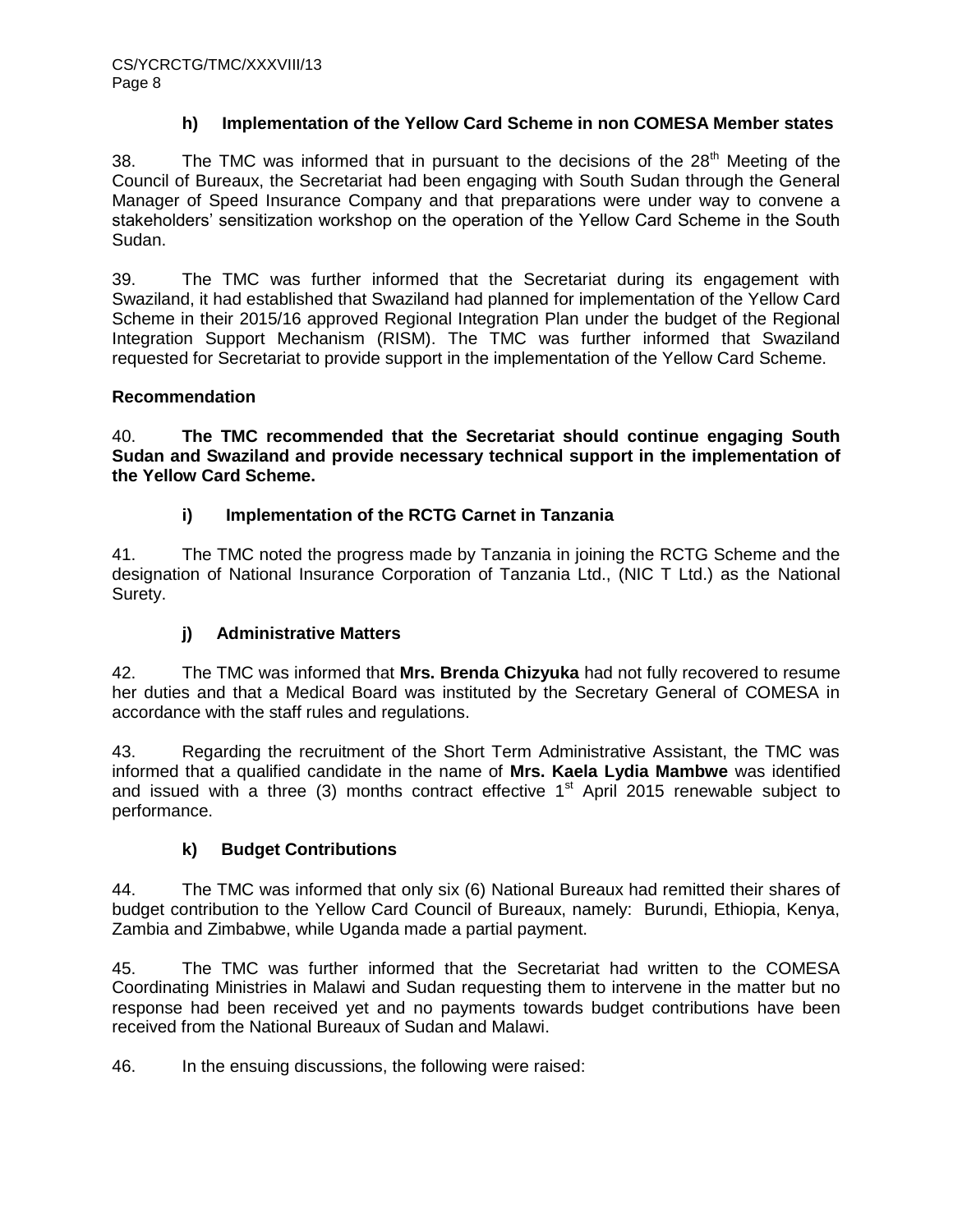- a) National Bureau of Tanzania informed the Meeting that they had not received their invoice and requested Secretariat to send them the invoice at the earliest possible time; and
- b) The National Bureau of Zimbabwe expressed concern on the high amount of accumulation of budget contribution due from the National Bureaux of Malawi and Sudan and urged the Secretariat to enhance its engagement.

### **Recommendations**

- 47. **The TMC recommended that:**
	- **i) The Secretariat should immediately send the invoices to the National Bureaux of Tanzania and reminders to the National Bureaux of DR Congo, Djibouti, Uganda and Rwanda for them to promptly settle their 2014/15 budget contributions before end of May 2015; and**
	- **ii) The Secretariat should continue its engagement with the National Bureaux of Sudan and Malawi.**

#### **Progress report of the Pool Managers on the operations of the Yellow Card Reinsurance Pool** *(Agenda Item 4)*

48. A representative of the Pool Managers presented document number CS/YCRCTG/TMC/XXXVII/4: Progress Report on the operations of the Yellow Card Reinsurance Pool as at  $31<sup>st</sup>$  March 2015 and the highlights of the presentation were as follows:

#### **a) Premium returns**

49. On the premium returns, the TMC was informed that the premium booked by the Pool for the period under review on the Pool Manager's 30% share was US\$ 856,985.01 representing an increase of 6% compared to US\$ 805,568 recorded during the same period in 2014. The TMC was further informed that the figure was not fully representative as many returns from members were still outstanding despite several follow ups made by the Pool. The summary of written premiums and returns submitted by each National Bureau is as shown in the table 1 below.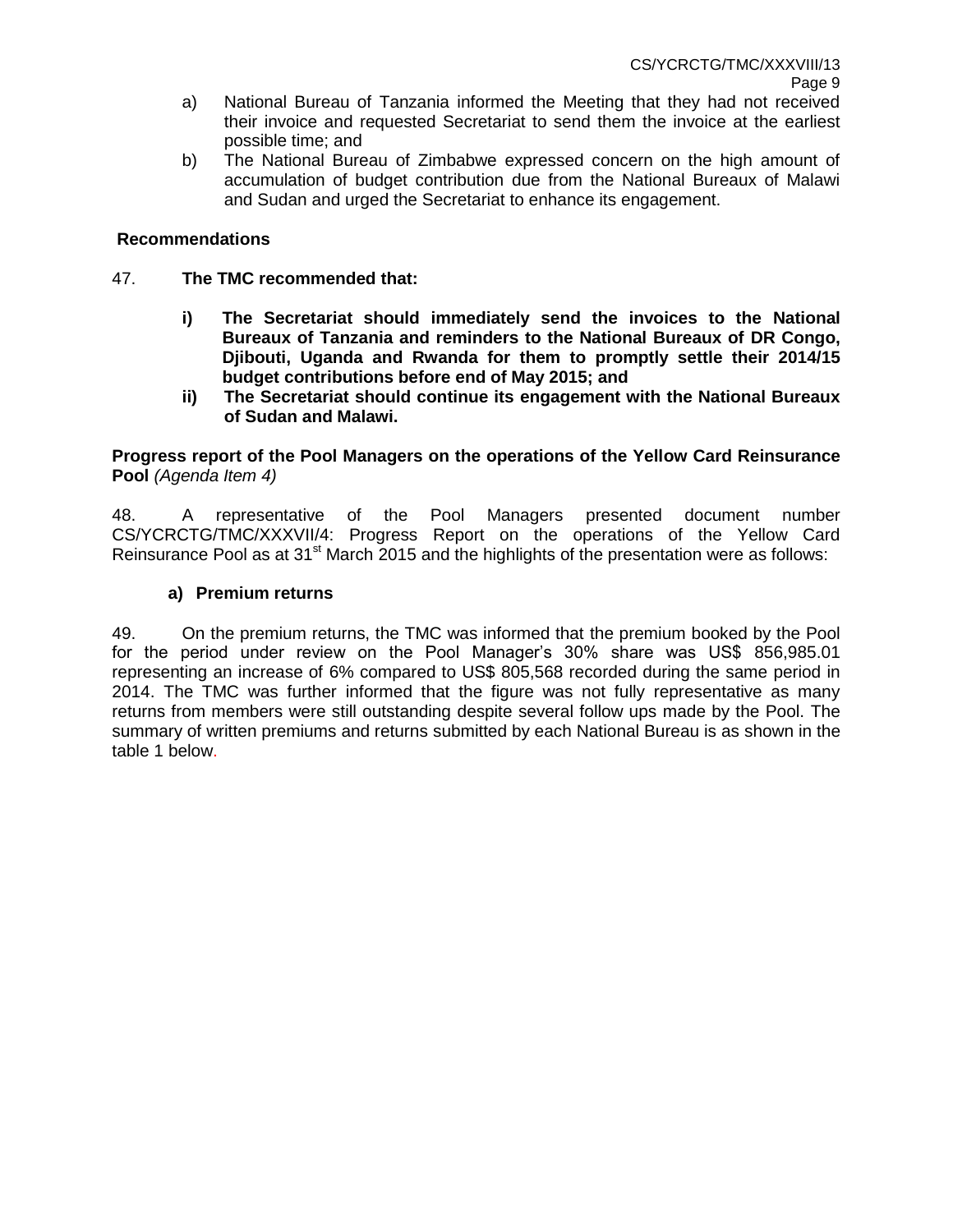| <b>Bureau</b>  | 100%        | 30%          | COMM.     | <b>NET</b>     | %        | No of  | <b>U/W PERIOD</b> |
|----------------|-------------|--------------|-----------|----------------|----------|--------|-------------------|
|                | (USD)       | <b>SHARE</b> |           | <b>TO POOL</b> |          | Cards  |                   |
|                |             |              |           |                |          |        |                   |
| Kenya          | 946,298.77  | 283,889.63   | 14,194.48 | 269,695.15     | 33.1%    | 7,437  | July 14- Feb. 15  |
|                |             |              | 6,489.24  |                |          |        |                   |
| Zimbabwe       | 432,616.00  | 129,784.80   |           | 123,295.56     | 15.1%    | 5,834  | July - Dec. 14    |
|                |             |              | 5,480.45  |                |          |        |                   |
| <b>DRC</b>     | 365,363.37  | 109,609.01   |           | 104,128.56     | 12.8%    | 0      | March - Dec. 14   |
|                |             |              | 4,862.85  |                |          |        |                   |
| Uganda         | 324,190.30  | 97,257.09    |           | 92,394.24      | 11.4%    | 1,670  | Nov 14 - Feb. 15  |
|                |             |              | 4,285.00  |                |          |        |                   |
| Tanzania       | 285,666.67  | 85,700.00    |           | 81,415.00      | 10.0%    | 2,245  | May - Dec. 14     |
|                |             |              | 4,092.04  |                |          |        |                   |
| Ethiopia       | 272,802.90  | 81,840.87    |           | 77,748.83      | 9.5%     | 12,914 | Nov 14 - Jan. 15  |
|                |             |              | 1,484.83  |                |          |        |                   |
| <b>Burundi</b> | 98,988.93   | 29,696.68    |           | 28,211.85      | 3.5%     | 4,204  | July - Aug. 14    |
|                |             |              | 1,404.63  |                |          |        |                   |
| Zambia         | 93,642.30   | 28,092.69    |           | 26,688.06      | 3.4%     | 4,087  | Nov - Dec. 14     |
|                |             |              | 555.71    |                |          |        |                   |
| Rwanda         | 37,047.47   | 11,114.24    |           | 10,558.53      | 1.3%     | 1,782  | Oct - Dec 14      |
| Djibouti       |             |              |           |                | $\Omega$ | 0      | $\mathbf{0}$      |
| Total          | 2,856,616.7 | 856,985.01   | 42,849.25 | 814,135.76     | 100.00   | 40,173 |                   |
|                |             |              |           |                | %        |        |                   |

# **Table 1: Returns & Premiums Booked as at 31st March 2015**

50. The TMC was further informed that despite the increase in premiums booked as shown above, returns were not received from the National Bureaux of Eritrea, Malawi and Sudan.

# **b) Premium remittances**

51. The TMC noted the status of premium remittances as shown in the table 2 below: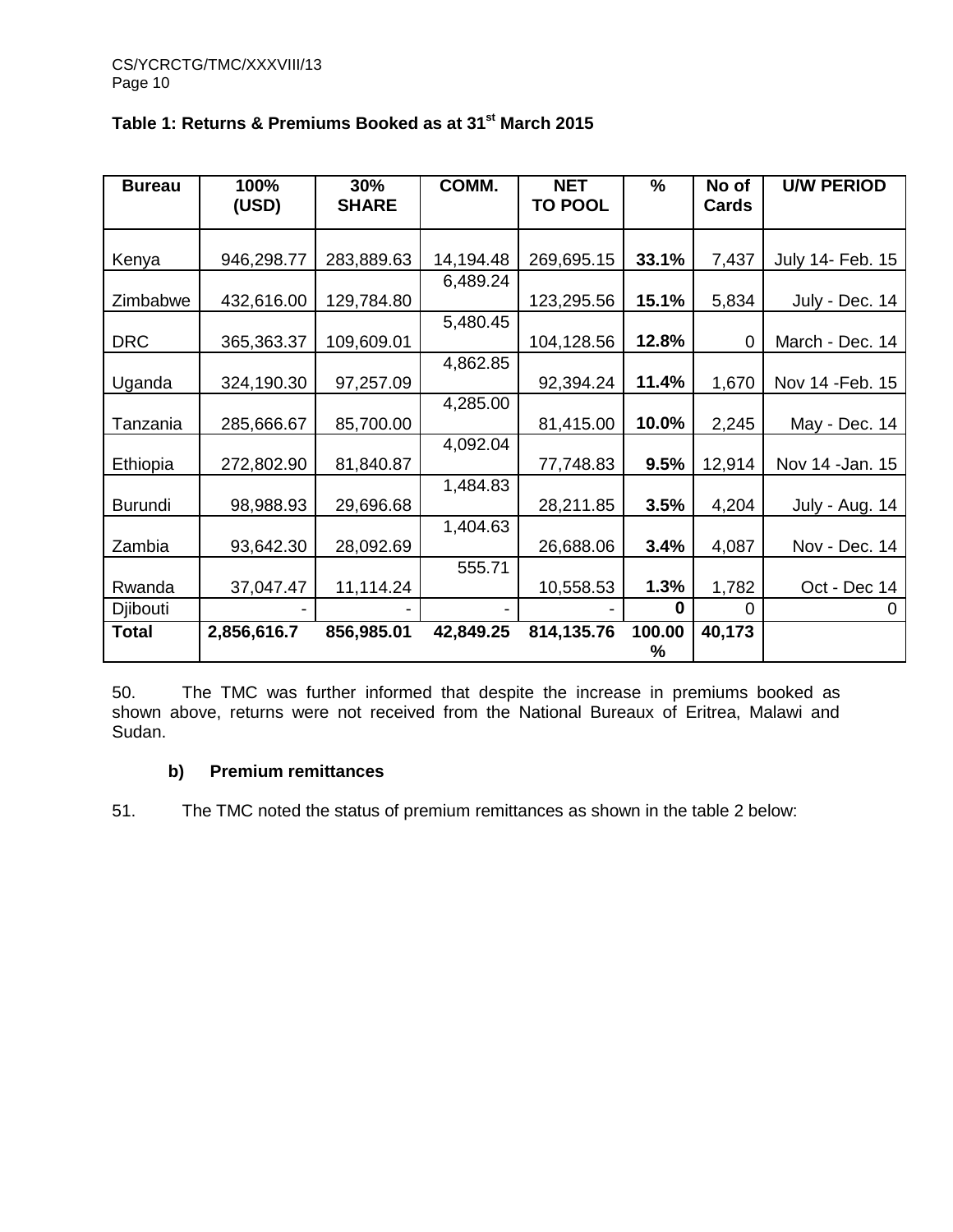|                        | <b>Mar-15</b>        | Mar-14               |
|------------------------|----------------------|----------------------|
| <b>National Bureau</b> | <b>Amount (US\$)</b> | <b>Amount (US\$)</b> |
| D. R Congo             | 19,500.00            | 26,500.00            |
| Djibouti               | 24,364.09            | 27,071.14            |
| Ethiopia               | 17,263.28            | 72,667.02            |
| Kenya                  | 239,706.21           | 120,961.80           |
| Malawi                 |                      | 21,805.98            |
| Tanzania               | 34,580.05            | 144,795.19           |
| Uganda                 | 16,523.00            |                      |
| Zimbabwe               | 71,087.27            | 78,031.58            |
| Total                  | 423,023.90           | 491,832.71           |

# **Table 2: Premium remittances as at 31st March, 2015**

- 52. In the discussion that followed, the following were observed:
	- a) To address the issue of delays in return remittance, National Bureaux should implement the YC-MIS without further delays;
	- b) The Yellow Card Scheme should be treated as a business and hence there was needed to have strategy sessions;
	- c) The National Bureau of Burundi had not received debit notes for return remittance since May 2014; and
	- d) Despite concerted efforts made to clear long outstanding claims, some National Bureaux had continued lodging old and high amount of outstanding claims.

#### **Recommendations**

- 53. **In view of the above, the TMC recommended that National Bureaux should:**
	- **i) Audit their records of received returns from each primary insurance company and submit all outstanding premiums to the Pool by 30th May 2015;**
	- **ii) Collect all outstanding premium balances from Insurance Companies and remit the same to the Pool by 30th May 2015; and**
	- **iii) Submit the returns together with remittances monthly as stipulated in the operations manual and Pool reports for Meetings prepared two weeks earlier before TMC and Council of Bureaux Meetings.**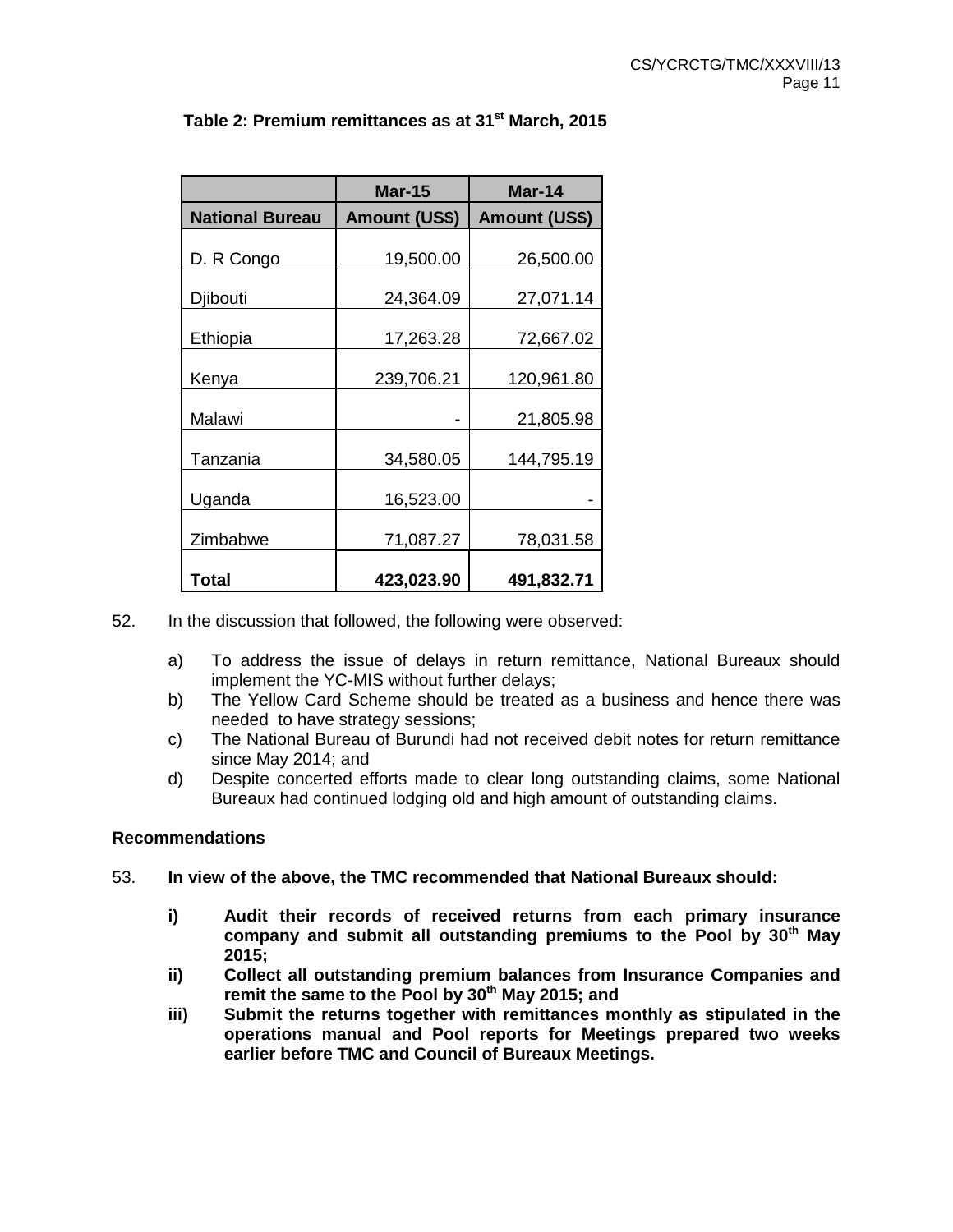#### CS/YCRCTG/TMC/XXXVIII/13 Page 12

#### **c) Claims**

54. The TMC noted the status of claims as follows :

#### **i) Inter-Bureau Claims**

55. The TMC was informed that the amount owed to the Pool as at  $31<sup>st</sup>$  March 2015 amounted to US\$ 724,805 compared to the outstanding as at  $31<sup>st</sup>$  December 2014 which was US\$ 681,807 as shown in the table 3 below.

| <b>HANDLING</b><br><b>BUREAU</b> | <b>ISSUING</b><br><b>BUREAU</b> | <b>March 2015</b> | <b>December</b><br>2014 |
|----------------------------------|---------------------------------|-------------------|-------------------------|
| N.B. Djibouti                    | N.B. Ethiopia                   | 303,814           | 231,216                 |
| N.B. Ethiopia                    | N.B. Djibouti                   | 6,814             | 6,814                   |
| N.B.Rwanda                       | N.B. Kenya                      | 7,872             | 7,872                   |
| N.B. Uganda                      | N.B. Kenya                      | 56,750            | 78,552                  |
| N.B. Burundi                     | N.B.Rwanda                      | 7,513             | 7,513                   |
| N.B. Tanzania                    | N.B.Rwanda                      |                   | 40                      |
| N.B. Uganda                      | N.B.Rwanda                      | 39,798            | 39,798                  |
| N.B. Burundi                     | N.B. Uganda                     | 58,692            | 58,692                  |
| N.B. Rwanda                      | N.B. Uganda                     | 6,534             | 6,534                   |
| N.B.Kenya                        | N.B. Zambia                     | 7,292             | 7,292                   |
| N.B. Burundi                     | N.B. Tanzania                   | 16,168            | 16,168                  |
| N.B. Uganda                      | N.B. Tanzania                   | 2,677             | 2,677                   |
| $N.B.$ Uganda                    | N.B. Burundi                    | 16,391            | 16,391                  |
| N.B.Rwanda                       | N.B. Burundi                    | 60,341            | 60,341                  |
| N.B.Burundi                      | N.B. DR Congo                   | 13,981            | 13,981                  |
| N.B.Rwanda                       | N.B. D.R. Congo                 | 19,872            | 19,872                  |
| N.B.Rwanda                       | N.B. Tanzania                   | 45,730            | 45,730                  |
| N.B.Rwanda                       | N.B. Uganda                     | 54,566            | 62,364                  |
| <b>Sub-Total</b>                 |                                 | 724,805           | 681,807                 |
| Provision for bad<br>debts       |                                 | (331, 204)        | (331, 204)              |
|                                  |                                 | 393,601           | 350,603                 |

#### **Table 3: Outstanding Inter-Bureaux Claims**

## **ii) Pool Claims**

56. The TMC was informed that the total claims reported to date amounts to US\$.12,233,807.74 out of which US\$ 3,792,768.68 was Pool's share and US\$. 8,441,039.06 was recoverable from the Reinsurers as shown in the table 4 below: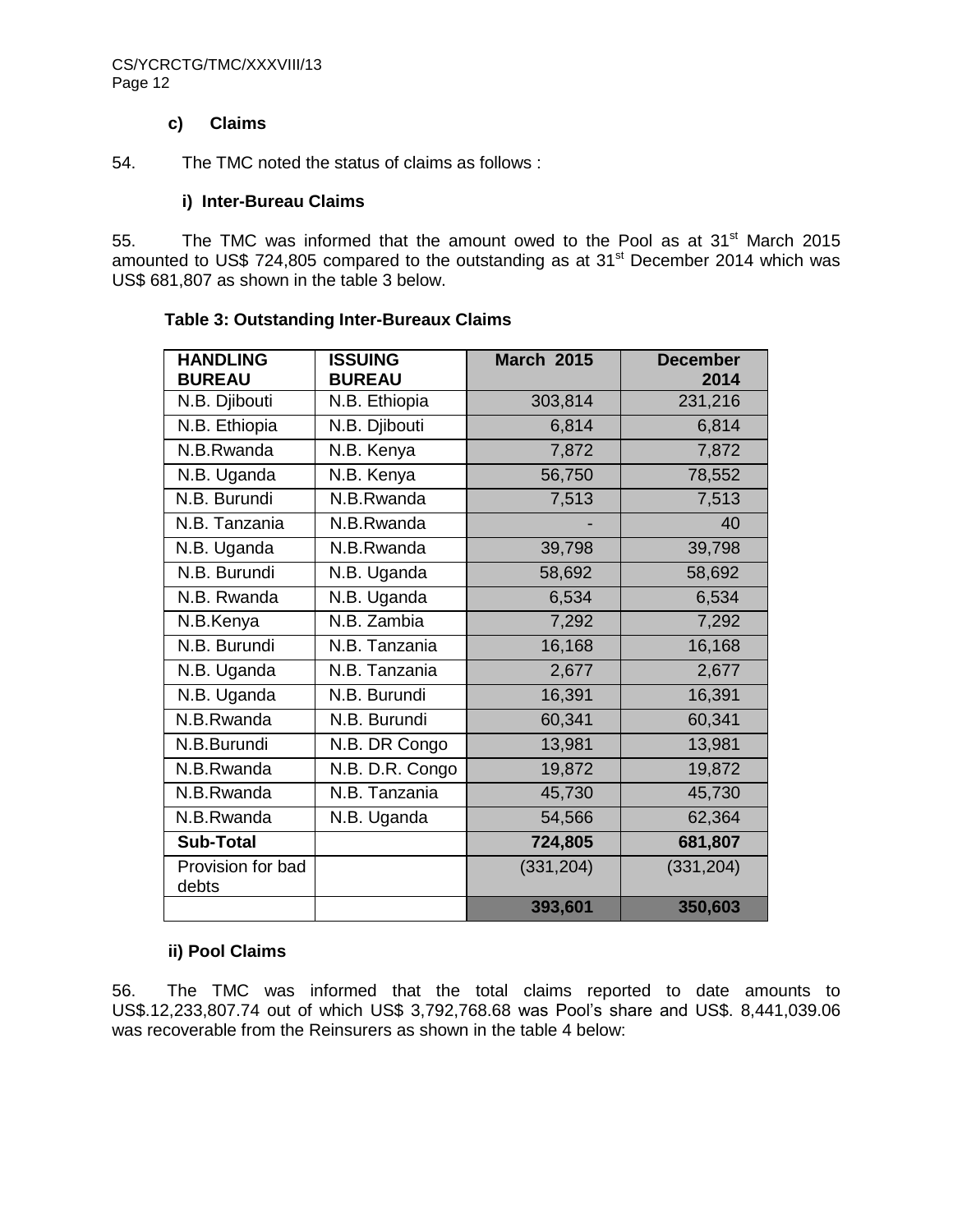| <b>STATUS</b> | <b>TOTAL</b>  | <b>RETAINED</b> | <b>RETRO</b> |
|---------------|---------------|-----------------|--------------|
| Outstanding   | 7,232,633.84  | 1,927,339.93    | 5.305.293.91 |
| Settled       | 5,001,173.90  | 1,865,428.75    | 3.135.745.15 |
| <b>TOTAL</b>  | 12,233,807.74 | 3,792,768.68    | 8,441,039.06 |

#### **Table 4: Large claims intimations since inception to date**

57. In the discussion that followed, the National Bureau of Zimbabwe urged members should reimburse the Pool Managers on claims paid on their behalf through the clearing house facility.

#### **Recommendations**

- 58. **In view of the above the TMC recommended as follows:**
	- **i) National Bureaux should report claims intimated without delays;**
	- **ii) National Bureaux should provide to the Pool Managers updates on claims; and**
	- **iii) Issuing Bureaux should refund all outstanding Inter-Bureaux claims paid by the Pool on their behalf by 31st May 2015 and provide status reports to the 39th TMC Meeting on measures put in place to clear their outstanding claims reimbursements.**
- 59. **Following the discussions made on the report, the TMC further recommended that:**
	- **i) In order to ensure that claims were handled and processed in accordance with Yellow Card Instruments the Pool Managers should engage a professional firm to conduct an audit of claims handling and settlement process of National Bureaux and provide a report to the 39th TMC Meeting;**
	- **ii) The Pool Manager should submit a proposal work plan and budget on the implementation of recommendation above for consideration and approval by the 39th Meeting of TMC; and**
	- **iii) National Bureaux should fully implement the YC-MIS and ensure real time submission of Yellow Card returns.**

#### **Reinsurance Pool Financial Highlights as at 31st March 2015** *(Agenda Item 5)*

60. The Pool Managers presented document number CS/CB/TMC/XXXVIII/5 Reinsurance Pool Financial Highlights as at 31st March 2015**.** In their presentation, the Managers informed the meeting that for the period under review the Pool had recorded a Gross Premium Income of US\$ 856,985 representing an increase of 6.4% over the figure reported for the 31st March 2014, which was US\$805,568. The highlights of the developments, specifically on the Gross Premium Income, Reserve Fund, Total Assets, Capacity Subscription and Short Term Investments for the three (3) months period were presented in the table 5 as follows

|                              | March 2015 (US\$) | March 2014 (US\$) |
|------------------------------|-------------------|-------------------|
| Gross Premium Income         | 856,985           | 805,568           |
| Reserve Fund                 | 5,947,863         | 5,289,551         |
| <b>Total Assets</b>          | 11,213,755        | 8,965,145         |
| <b>Capacity Subscription</b> | 250,000           | 275,000           |

#### **Table 5: The financial highlights as at 31st March 2015**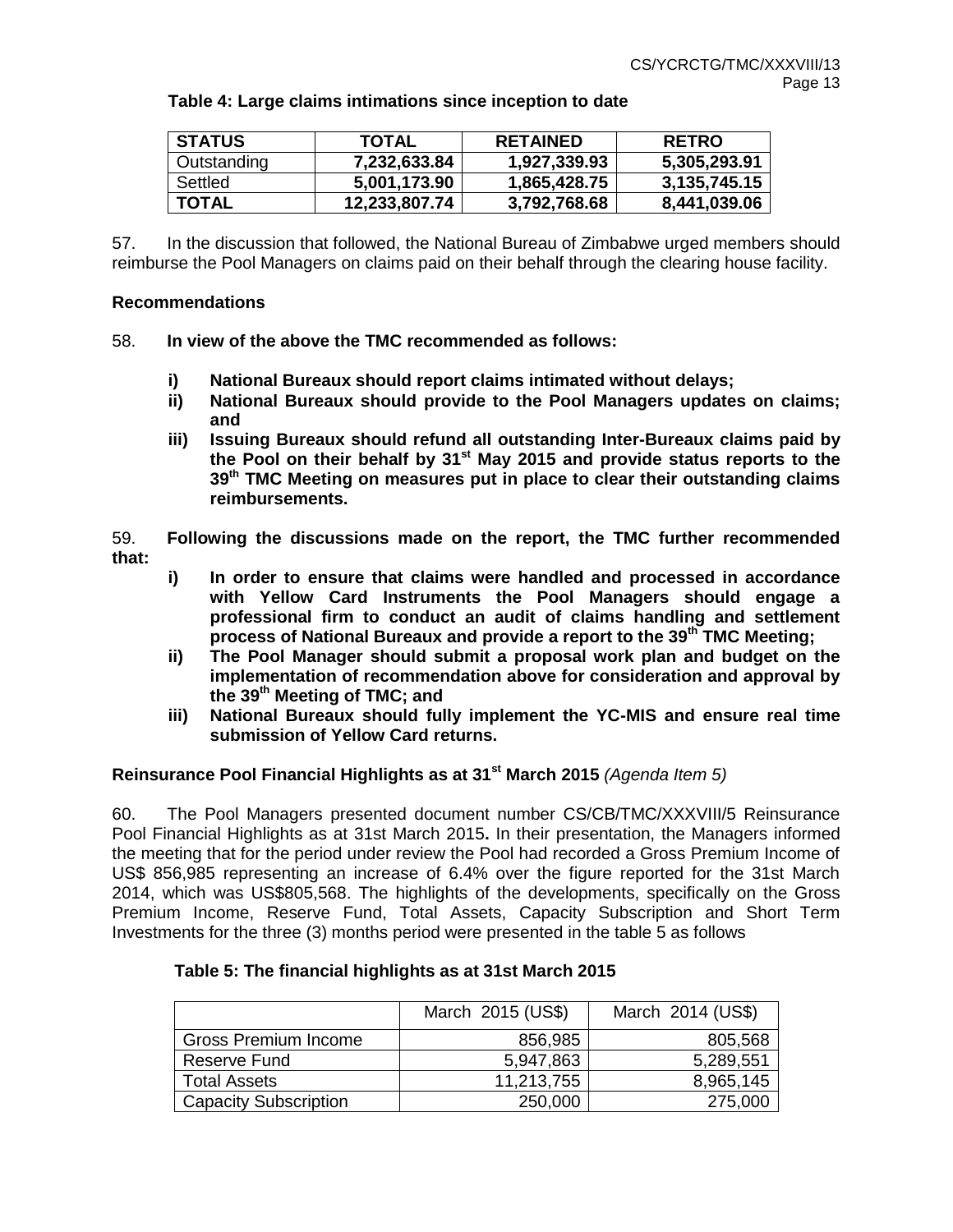#### **Recommendations**

61. **The TMC having noted the financial highlights as at 31st March, 2015, recommended as follows:**

- **i) The Pool Managers should work out a programme to ensure the collection of long outstanding premium cessions due from members to the Pool with particular emphasis on the National Bureaux with high outstanding amounts; and**
- **ii) National Bureaux whose capacity subscriptions are due for refund should consider utilizing the refundable amounts for settlement of premium balances due to the pool.**

**Pool Managers' Report and Financial Statement, Year ended 31st December 2014** (*Agenda Item 6)*

62. The representative of the Pool Managers presented to the TMC document number CS/CB/TMC/XXXVIII/6, COMESA Yellow Card Reinsurance Pool Manager's Report and Financial Statement period ended 31st December 2014. He informed the Committee that the annual report was a draft and submitted for members' comment and that the Annual Report and Account for the period would be submitted to the External Auditors. In presenting the report, he pointed out that:

- a) The Pool recorded a gross premium income of US\$ 2,806,364 during the period ended  $31<sup>st</sup>$  December 2014, which shows an increase of 28.67% over the corresponding figure of US\$ 2,181,034 generated in 2013;
- b) Kenya and Uganda generated the highest premium income of 29.3% and 17.4% respectively;
- c) Provision for outstanding claims including IBNR was \$1,121,017 in 2014 compared to \$396,898 in 2013;
- d) The volume of investment increased to \$8,623,444 in 2014 from \$,6,916,090 in 2013; and the income realized from Investment during 2014 was \$369,048;
- e) The cost of the excess of loss cover for the year 2014 is US\$368,550 compared to US\$245,700 incurred in 2013. The increase was owing to the increase in projected premium income for 2014 and high reinsurance rates due to the Pool's claims experience; and
- f) The Pool Management fee incurred for the fiscal period was \$280,636.
- 63. The TMC noted the financial highlights as shown below :

# **Table 6: Financial Highlights as at 31st December 2014**

|                               | December 2014 (US\$) | December 2013 (US\$) |
|-------------------------------|----------------------|----------------------|
| Gross Premium Income          | 2,806,364            | 2,181,034            |
| <b>Reserve Fund</b>           | 5,761,301            | 5,177,442            |
| <b>Total Assets</b>           | 10,289,426           | 8,552,614            |
| <b>Capacity Subscription</b>  | 250,000              | 275,000              |
| <b>Short-Term Investments</b> | 8,623,444            | 6,916,090            |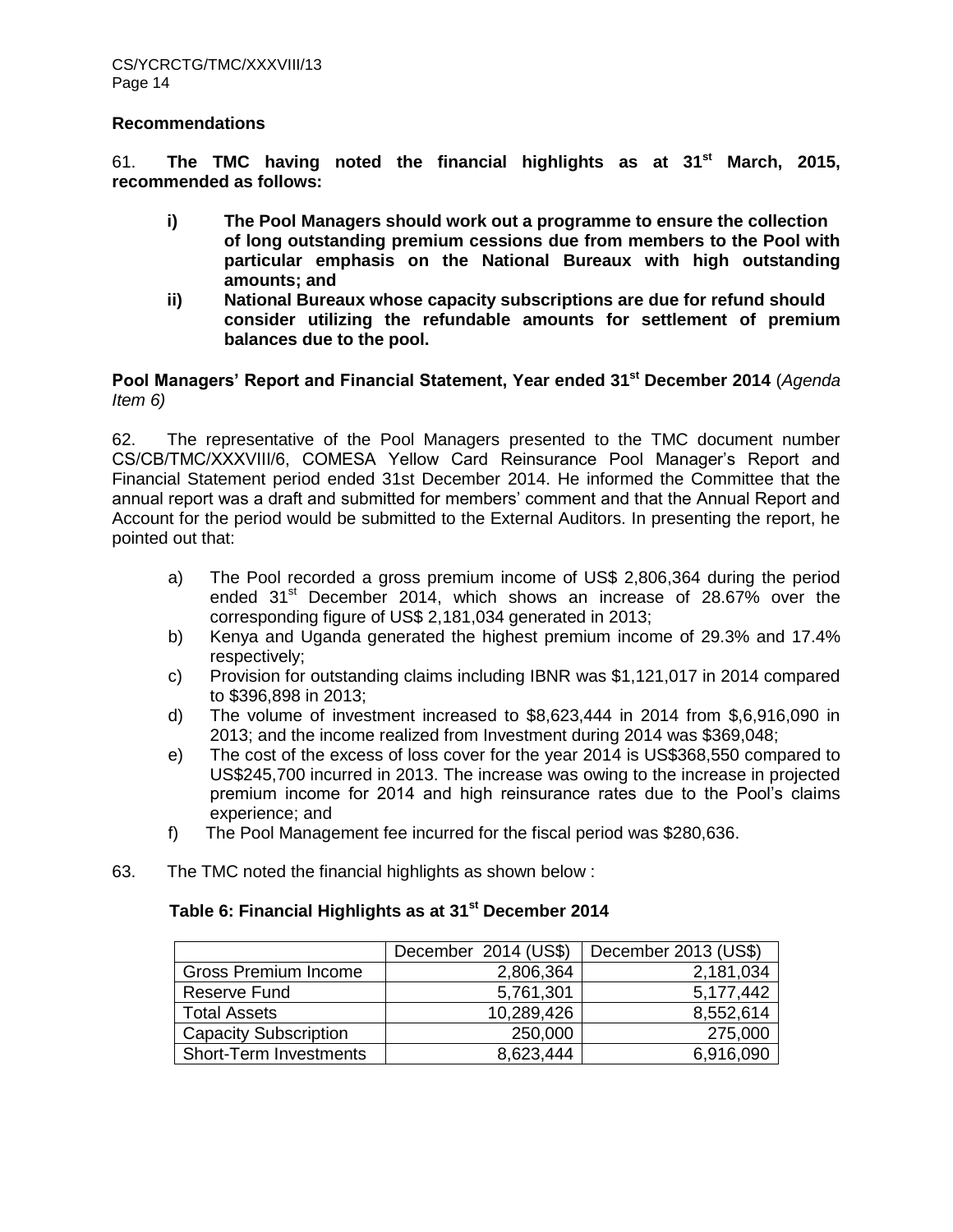64. The Pool Manger informed the TMC that in pursuant to the direction of the  $28<sup>th</sup>$  Meeting of Council of Bureaux held in Dar Es Salaam, Tanzania in October 2014, they had discussions with External Auditors and agreed for an increase of 10% auditor's fee for the year ended 31 $\mathrm{^{st}}$ December, 2014.

65. In the ensuing discussion, the Committee expressed concern, among other issues, on the followings:

- a) on the high amount of sum owing to the Pool;
- b) limited progress made on the payment of excess of loss premium due from members and;
- c) very high outstanding claims.

## **Recommendation**

66. **In light of the above, the TMC recommended that the Pool Managers should take measures to address the concern raised by the TMC and submit a report to the next TMC meeting on the progress made in addressing the issues.** 

# **Draft Policy on Bad Debt Provisions on Pool funds' debtors** *(Agenda Item 7)*

67. The Pool Managers presented a short report no. CS/CB/TMC/XXXVIII/6 Policy for provision on doubtful debts and bad debts write off. In presenting the report, the managers explained that in the course of its operation, the COMESA Yellow Card Reinsurance Pool was exposed to credit risk. This was the risk that a counter party would default in its contractual obligations and consequently resulting in financial loss to the Pool and enumerated the key areas that the Pool was exposed to credit risk as follows:

- a) Receivables on account of reinsurance arrangements inward;
- b) Reinsurers share of outstanding claims;
- c) Excess of Loss premium refund by members on account of  $3^{rd}$  &  $4^{th}$  Layers;
- d) Reimbursement of Inter-Bureaux claims;
- e) Deposits and cash balances held with banks & other financial Institutions; and
- f) Investments in Government Securities.

68. It was recalled that the Council of Bureaux had put in place mechanisms aimed at ensuring that the above mentioned risk were mitigated. These measures included:

- a) Placing limits on the Pool's exposure to a single counterparty or group of counterparties while placing investments;
- b) Due diligence in the appointment of bank panel, with emphasis on rated counterparties; and
- c) Thorough Selection process in determining securities in its retrocession programme.

69. With regards to the provisions for bad debts and write off, the TMC was informed as follows**:**

**a) Provisioning:** A provision for bad and doubtful debts on any of the above should be made if the following conditions were satisfied either individually or in combination: -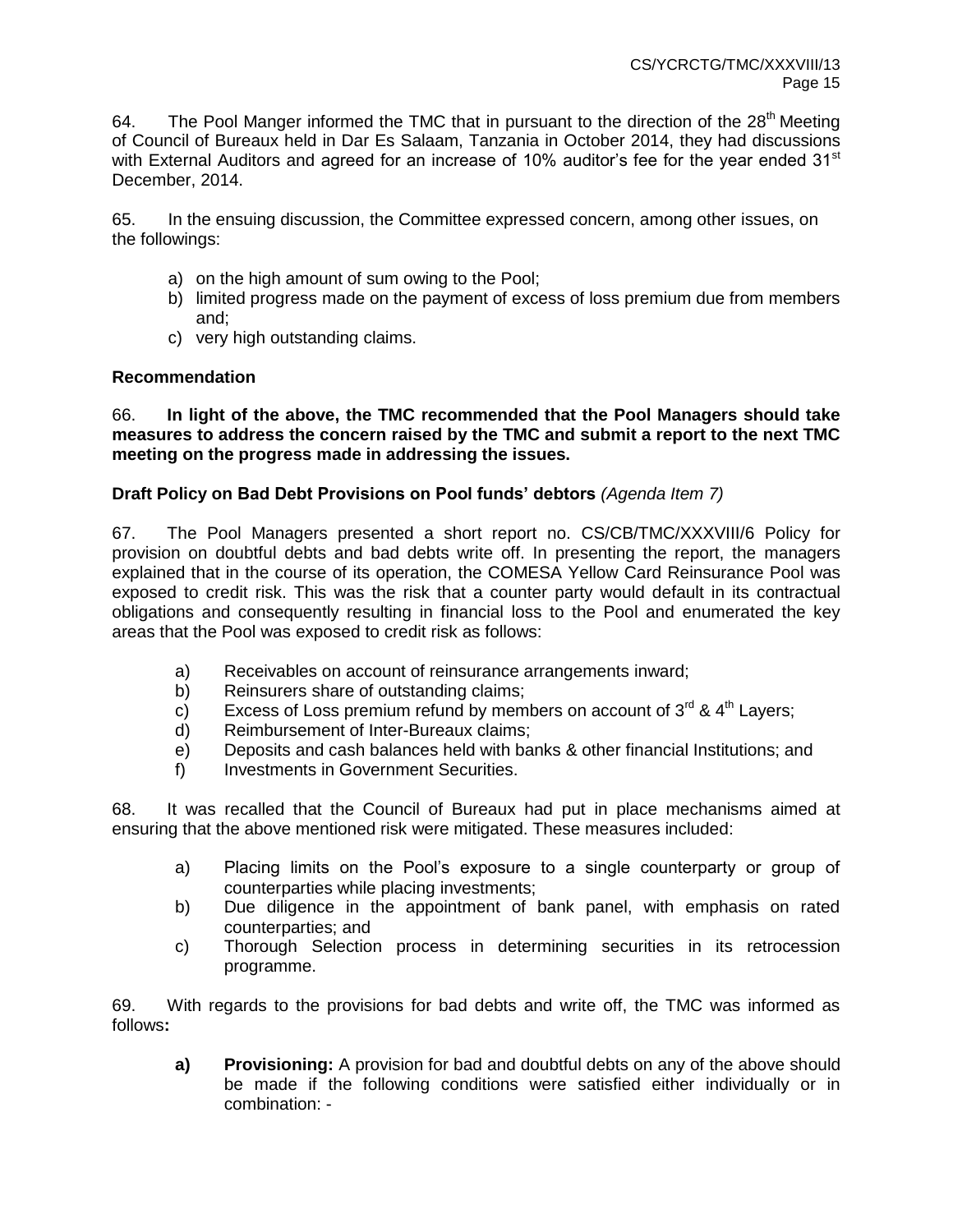- i) The debtor company is under Receivership/Liquidation;
- ii) The debtor company ceased operation;
- iii) The debt is in dispute and is the subject matter of an arbitration/court process; and
- iv) The account/balance has been dormant for a period of more than one year.

### **b) Write-Off:**

- i) Debts to be written-off should be considered on a case-by-case basis;
- ii) A debt should be considered for write-off if convincing reasons exist that indicate that the debt was irrecoverable;
- iii) The writing off of debts should only be undertaken after collective efforts have been made and have yielded no results; and
- iv) Reasons for writing off the debt and the efforts made to collect the same should be fully explained.

70. Regarding the approval limit for provisions for doubtful debts and bad debt write-off under the policy, the Pool Managers proposed as follows:

- a) Provisions for doubtful debts: Accounts/balances requiring Provisions for bad and doubtful debts should be determined by the Pool Manager; and
- b) Approval for bad debt write-off: Recommendations for bad debts write-off should be submitted to the Council of Bureaux for approval through the Technical Management Committee.

71. The Pool Managers further proposed that the Policy would come into force upon approval by the Technical Management Committee and that the Policy may be reviewed, amended or modified by the Technical Management Committee.

## **Recommendation**

72. **In the discussion that followed the meeting pointed out that given the objective nature of institutional arrangement of the Yellow Card scheme precedent in handling such issues, the criteria proposed for the provisions for bad debts and write-off, should be discussed further between the Pool Managers and the Secretariat and be presented to the next TMC.**

## **Proposed investment options for the Pool Funds** *(Agenda Item 8)*

73. The representative of the Pool Managers presented a short report no. CS/CB/TMC/XXXVIII/7 Diversification of the Pool Investment Portfolio. He recalled that following the decision of the Council of Bureaux to diversify the Reinsurance Pool investments, proposals were presented to the TMC meetings with the aim at achieving diversification of Pool's Investments. It was further recalled that the 28<sup>th</sup> Meeting of the Council of Bureaux, held in Dar Es Salaam, Tanzania in October 2014, directed that other Investments options be considered in order to further diversify the Pool's Investments portfolio.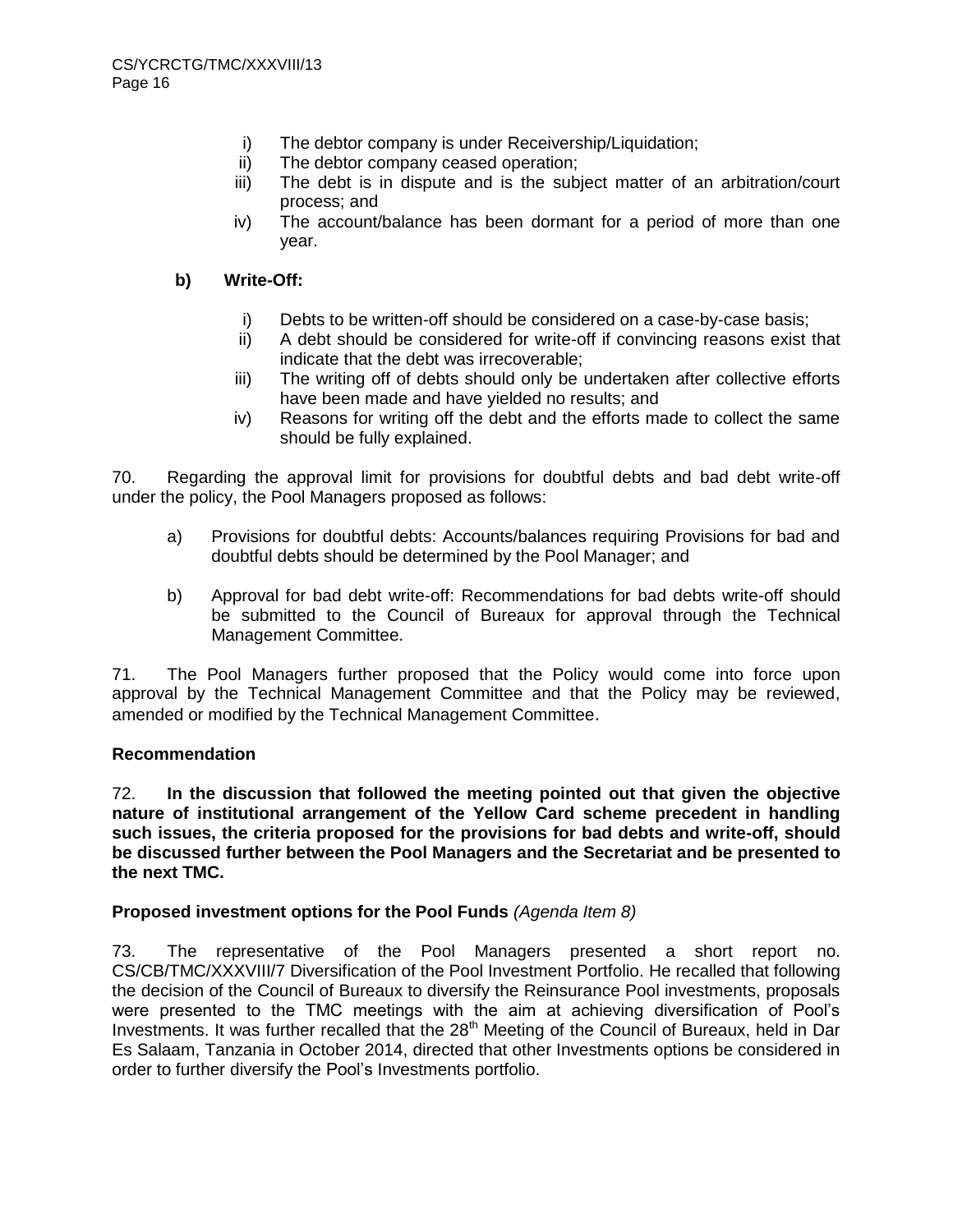74. The TMC noted the investments of the Pool during the past five years as shown in the table below:

| <b>TYPE</b>       | 2009      | 2010      | 2011      | 2012      | 2013                     |
|-------------------|-----------|-----------|-----------|-----------|--------------------------|
|                   | US\$      | US\$      | US\$      | US\$      | US\$                     |
| Government        |           |           |           |           |                          |
| <b>Securities</b> | 667,573   | 93,377    | 193,164   | ٠         | $\overline{\phantom{a}}$ |
| Fixed             |           |           |           |           |                          |
| <b>Deposits</b>   | 2,936,562 | 3,590,011 | 4,218,912 | 5,760,569 | 6,916,090                |
| <b>Total</b>      | 3,604,135 | 3,683,388 | 4,412,076 | 5,837,631 | 6,916,090                |

75. The Committee was informed that, the Pool's investments as shown in the table have been placed mainly in highly liquid financial instruments due to the desire to ensure that the Pool meets its financial obligations to members by way of prompt settlement of Pool claims and those that are processed through the clearing house facility and other operational expenses.

76. In consideration of the fact that the Pool has witnessed positive growth in its Investments over the years, there was need to consider expansion of the financial Instruments that the Pool could invest in. In view of this, the Pool Manager recommended that the following options be considered:

- a) Investment in Sovereign Bonds of Governments of COMESA and wider African Region; and
- b) Investment in Real Estate within COMESA Region.

77. The TMC was further informed that the above options were specialist Investment areas and hence would require the services of specialists such as Property Managers, Fund Managers and Investment banks amongst others and on payment of professional fees. The TMC was further informed that experience had shown that the benefits to be derived from these experts outweigh the cost of their services in the long run.

## **Recommendations**

78. **Following the consideration of the investment option proposed by the Pool Managers, the TMC recommended that the Pool expands its investment options to include the following:**

- **i) Investment in Sovereign Bonds of Governments of COMESA and wider African Region;**
- **ii) Investment in Real Estate within COMESA Region subject to a limit of 20% of Pool's total Investments; and**
- **iii) Investment in Equities of listed companies in the region.**

## **Revised draft Dividend Policy for earned Pool Funds' profits** (*Agenda Item 9*)

79. The Pool Managers presented report no. CS/CB/YCRCTG/TMC/XXXVIII/8 Revised draft dividend policy on earned Pool Funds' profits. It was recalled that the Pool Managers had submitted a report on proposed dividend policy payout and were directed to review it taking into account Premium contributions and Claims.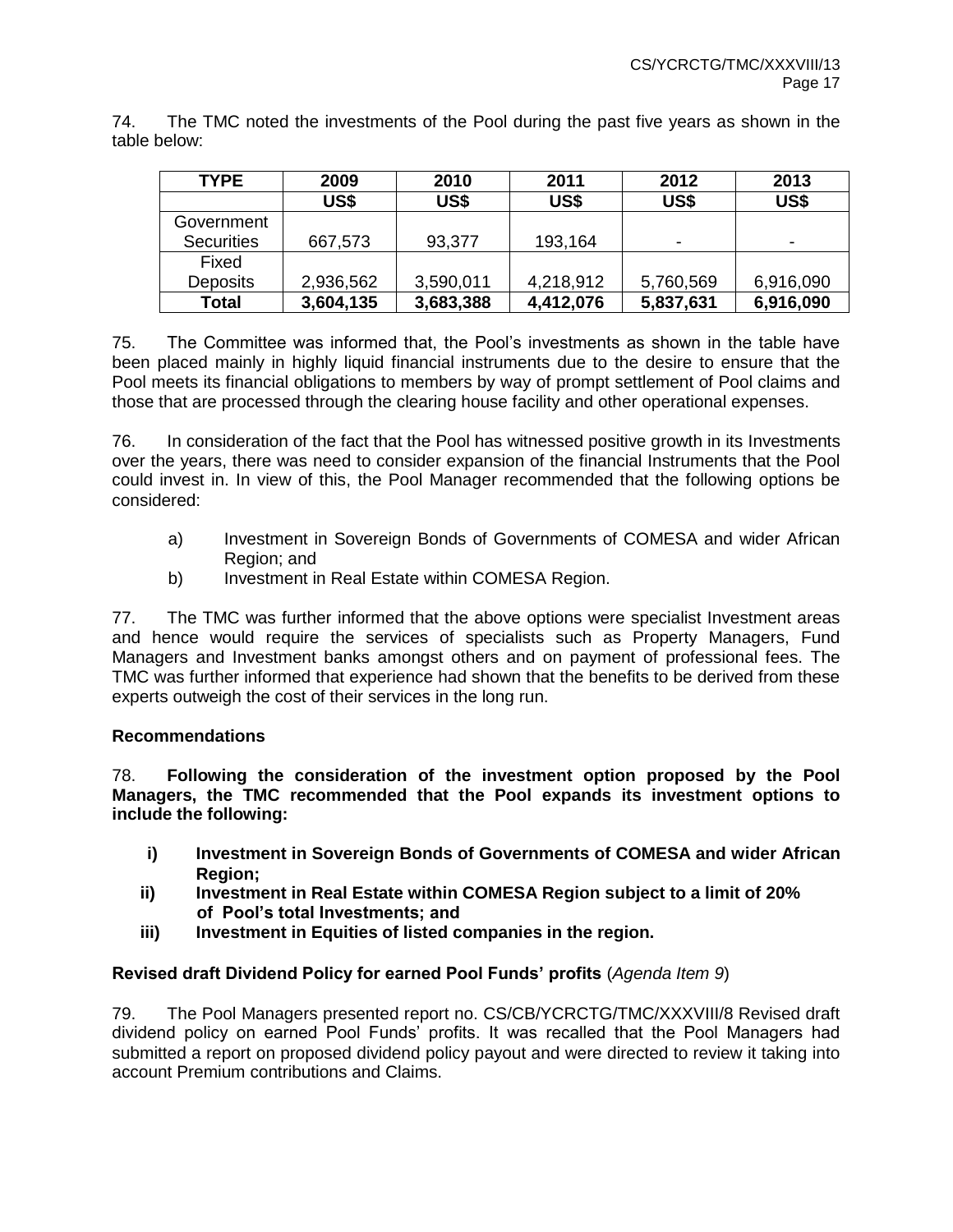80. In their presentation, the Pool Managers informed the TMC that in developing the dividend Policy, due consideration was given to stability of profit and liquidity. The meeting was informed that during the last five year the pool had continued generating profits and that a cash cover of about 2.0 was considered prudent and that the cash cover ratio for the Pool in the last five years was as shown below:

|                      | 2009 | 2010 | 2011        | 2012 | 2013 |
|----------------------|------|------|-------------|------|------|
|                      | US\$ | US\$ | <b>US\$</b> | US\$ | US\$ |
| Cash<br>Cover<br>$=$ |      |      |             |      |      |
| (Investments)<br>&   | 1.69 | 1.61 | 1.41        | 1.83 | 2.05 |
| Cash                 |      |      |             |      |      |
| cover/Liabilities)   |      |      |             |      |      |

81. The TMC was further informed that based on previous Pool performance, the financial implication of various dividend payout rates would be as shown in the table below:

|                | 2009    | 2010   | 2011    | 2012    | 2013    |
|----------------|---------|--------|---------|---------|---------|
|                | US\$    | US\$   | US\$    | US\$    | US\$    |
| <b>Profits</b> | 129,214 | 18,598 | 101,038 | 275,393 | 434,598 |
| 5% dividend    | 6,461   | 930    | 5,052   | 13,7670 | 21,730  |
| Payout         |         |        |         |         |         |
| 10%            | 12,921  | 1,860  | 10,104  | 27,539  | 43,460  |
| dividend       |         |        |         |         |         |
| Payout         |         |        |         |         |         |
| 15%            | 19,382  | 2,790  | 15,156  | 41,310  | 65,190  |
| dividend       |         |        |         |         |         |
| Payout         |         |        |         |         |         |

82. The TMC was also informed that taking into account the Pool's structure, it was proposed that dividend be allocated based on the following criterion, namely: premium contribution, premium settlement and claims paid.

## **Recommendations**

83. **The TMC after a lengthy discussion, recommended that the criterion for allocation of dividends shown below should be further discussed and presented to the next TMC Meeting:**

- **a) 50% on the basis of Premium contributed by each member in that particular year;**
- **b) 15% on the basis of Premium settled by each member in that particular year; and**
- **c) 35% on the basis of claims paid during that particular year by the handling National Bureaux. The handling bureau which paid high amount of claims during the year entitle to a lower share of percentage of the 35% and viceversa**.
- 84. **The TMC further recommended that**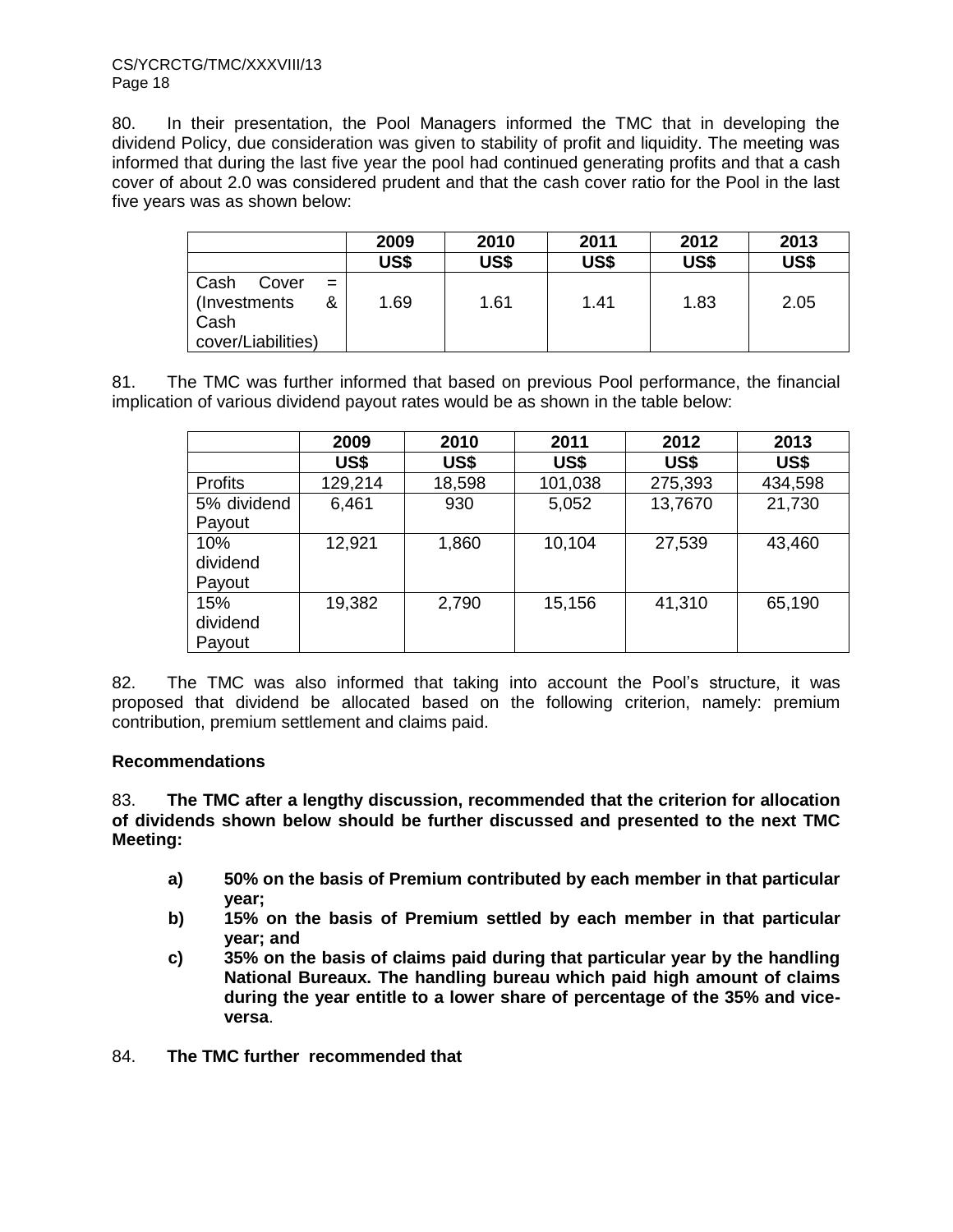- **a) The dividend policy starting with a 5% and growing it gradually to 15% would be prudent;**
- **b) Dividend to be applied towards over-due amounts for National Bureaux owing the Pool;**
- **c) The amount of dividends to be paid in any given year be adopted by the Council of Bureaux on the recommendation of the TMC; and**
- **d) The funds to be used in paying dividends in any given year should emanate from free cash flows i.e. cash from the normal operating transactions.**

#### **Revised Yellow Card Operation Manual** *(Agenda Item 10)*

85. The Secretariat presented document no. CS/CB/TMC/XXXVIII/9 Revised Yellow Card Operations Manual. The Secretariat informed the TMC that the revised Yellow Card Operations Manual incorporated changes and developments in the Yellow Card Scheme which included, among others; the implementation of the Yellow Card Management Information System, the Security enhanced Yellow Card Books, the revised franchise excess of loss limit and the Pool's Reinsurance commission on the premium returns, various Council of Bureaux decision on Inter-Bureaux claims reimbursements, increase on the additional property damage cover, and the issuance of Yellow Card covers to non-resident motorists.

86. The TMC was further informed that new changes have been proposed for discussion and emulation of new ideas which would be forwarded for consideration during the forthcoming Yellow Card Coordinators' Workshop scheduled to be held in the 2<sup>nd</sup> week of June, 2015 and that the revised Yellow Card Operations Manual would be circulated to all National Bureaux and the Pool Managers, after the endorsement by the 38<sup>th</sup> TMC Meeting.

#### **Recommendations**

## 87. **The TMC recommended as follows:**

- **a) The revised Yellow Card Operations Manual should be circulated to all National Bureaux and Pool Managers at the earliest possible time and by April 30, 2015; and**
- **b) The Secretariat should submit the new proposals to change the Operations Manual for consideration of the Yellow Card Coordinators' Workshop to be held during the 2nd week June, 2015.**

# **Progress report on the 3rd Edition of the Yellow Card Compendium** (*Agenda Item 11*)

88. A representative of the Secretariat presented document no. CS/CB/TMC/XXXVIII/10 Progress Report on the Production of the  $3^{rd}$  Edition of the Yellow Card Compendium. In doing so, the Secretariat informed the Meeting that only the National Bureaux of Burundi, Ethiopia and Uganda had provided their country information for the  $3<sup>rd</sup>$  Edition of the Yellow Card Compendium. The Meeting was also informed that since only three countries had provided their information, the Secretariat was unable to produce and circulate final draft of the  $3<sup>rd</sup>$  Edition Yellow Card Compendium.

89. In the discussion that followed, the National Bureaux of Kenya informed the meeting of the challenges faced in collecting the information and data required from the various authorities and institution and assured the meeting that the National Bureaux would submit the information which they managed to collect to the Secretariat by 30 May 2015.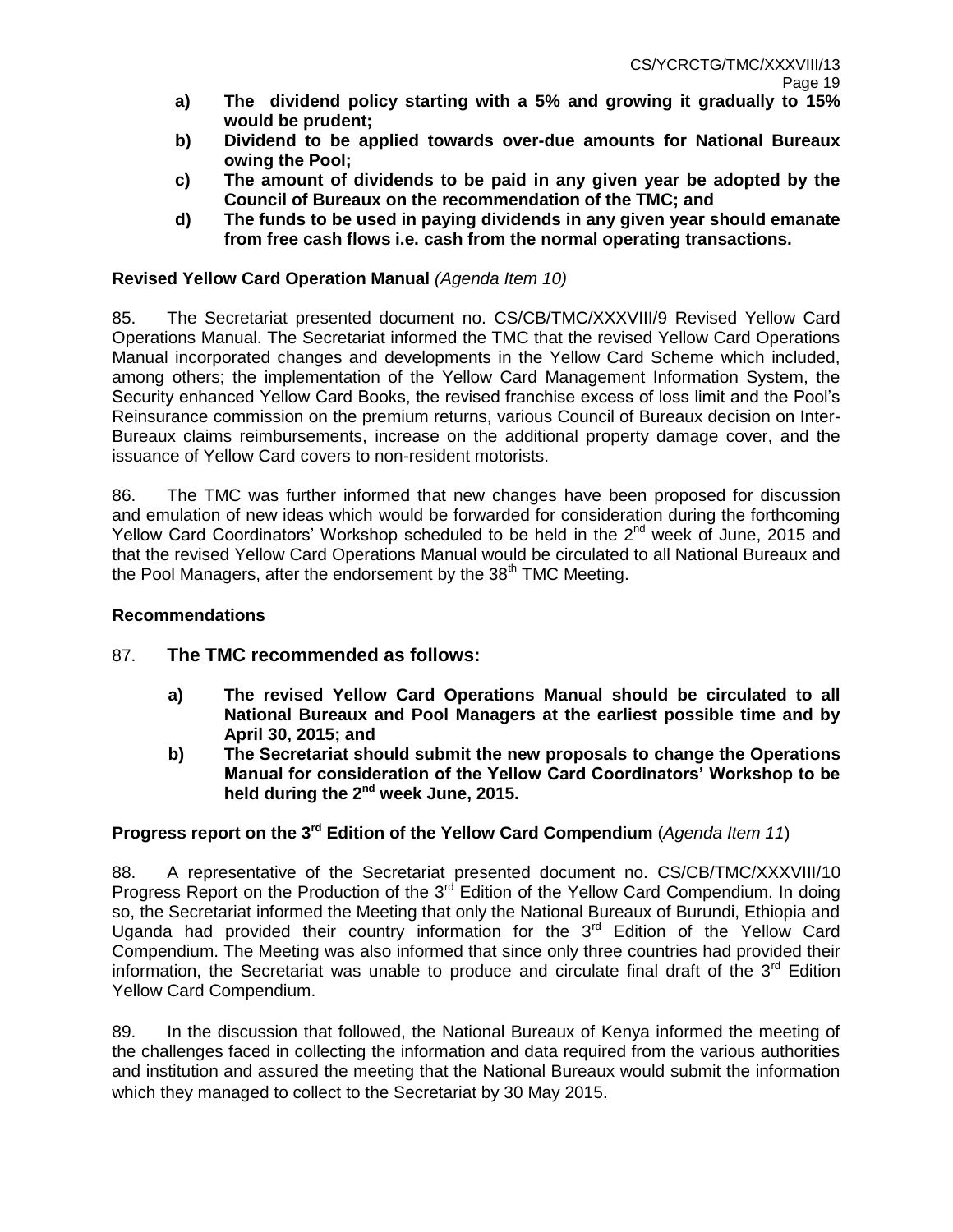#### **Recommendations**

90. **The TMC expressed concern on the delays by National Bureaux in providing the information required to the Secretariat and recommended that:**

- **i) National Bureaux who had not provided their country information to the Secretariat should do so according to the format of 3rd Edition Yellow Card Compendium circulated as soon as possible by 15th May, 2015;**
- **ii) National Bureaux who had provided incomplete information should provide the Secretariat with the remaining information as soon as possible by 15th May, 2015; and**
- **iii) The Secretariat should circulate the final draft of 3rd Edition Yellow Card Compendium to the National Bureaux for their views and comments before convening the Coordinators' workshop scheduled for the 2nd week of June, 2015.**

#### **Progress Report on the Implementation of the enhanced YC-MIS** (*Agenda Item 12*)

91. A representative of the Secretariat presented document No CS/CB/TMC/XXXVIII/11: Progress Report on the Implementation of the YC-MIS. In doing so, he recalled the decision of the 28th Meeting of the Council of the Bureaux that the redesigned and improved YC-MIS be implemented by 31st January 2015.

92. The Meeting was informed of the current status of implementation of the YC-MIS in Member States and that the Improved YC-MIS could be accessed at the **URL: ycmisnew.comesa.int** and also that the system had been divided into seven modules according to the functionalities, namely; Dashboard, Website, Stock, Issuance, Claims, Reports and Settings Modules.

93. Regarding implementation of the Improved YC-MIS, the meeting noted the planned implementation schedule attached as Annex I to this report.

94. The Meeting was further informed that in order to enhance the access speed of the YC-MIS and to increase the system's availability, the improved system would be hosted by a virtual dedicated server which was in the cloud and that the server would be secured with SSL certificates (Global Signs SSL Certificates). The Meeting was also informed that as an ongoing process to ensure that the application was up-to-date with latest user requirements, the system would be enhanced with the following features:

- a) Design and develop a computer generated Yellow Card;
- b) Integrate the YC-MIS with other trade facilitation systems such as RCTG-MIS and CVTFS;
- c) Integrate the YC-MIS with local insurance systems; and
- d) Host the YC-MIS at National Bureaux Local Area Networks (LANs).

95. The TMC noted the proposed budget for hosting of the improved YC-MIS system on a dedicated cloud server for a period of three years as shown in the table below: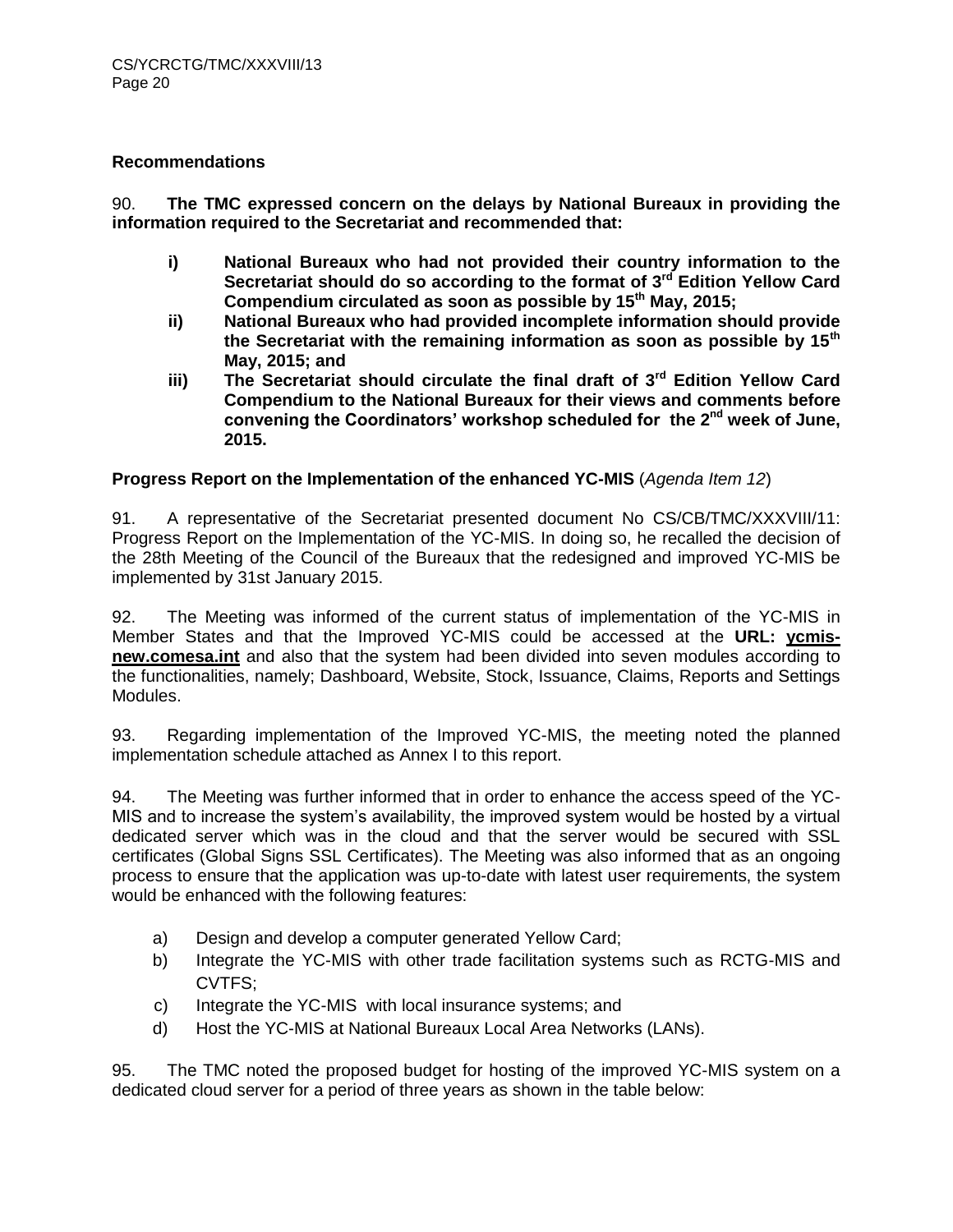#### **Table: Proposed budget for hosting the improved YC-MIS**

| <b>Item</b>                                                            | <b>Estimated Expenditure</b> | <b>Total Cost</b> |
|------------------------------------------------------------------------|------------------------------|-------------------|
| Linux Pro Dedicated Cloud Server                                       | \$224.00/month * 3 Years     | \$8,078.40        |
| <b>Wild Card SSL Certificate</b>                                       | \$74.92/month * 1 Year       | \$899.04          |
| Total Cost of a Cloud Dedicated Server with Wild Card SSL Certificates | \$8977.44                    |                   |

96. In the discussion that ensued, the National Bureau of Tanzania:

- a) Expressed interest to participate in the Pilot test of the enhanced YC-MIS;
- b) Proposed that instead of hosting the local YC-MIS on the local network, it should be hosted in the cloud and that Secretariat should submit the budget to the next TMC.

97. However, during the discussion it was pointed out that since the main server was hosted in the cloud there was no need to host the local YC-MIS as well.

98. The delegate from Burundi requested the Secretariat to consider integrating the YC-MIS with local applications in order to avoid usage of two systems:

## **Recommendations**

99. **The TMC noted the improved YC-MIS with appreciation and recommended as follows:** 

- **i) The improved system be pilot tested and rolled out;**
- **ii) National Bureaux of Uganda, Kenya, Zambia and Tanzania should carry out the pilot test in may 2015;**
- **iii) National Bureaux should make the necessary arrangement to enable the Secretariat to rollout the improved YC-MIS in line with the implementation plan Annex I,**
- **iv) Approve the budget of \$8,977.44 for hosting of the YC-MIS on a cloud dedicated server with SSL Certificate; and the amount approved should be paid from the Yellow Card Reinsurance Pool Account and the Pool Managers should transfer the fund to the COMESA Secretariat Council of Bureaux account by 30th May 2015;**
- **v) The Secretariat should submit a proposal on a computer generated Yellow Card to the 39th TMC Meeting for consideration and recommendation for adoption by the Council of Bureaux;**
- **vi) The Secretariat should develop the prototype of integration of YC-MIS with other trade facilitation systems such as CVTFS and RCTG-MIS and present it to next Council of Bureau for consideration and adoption; and**
- **vii) The YC –MIS be hosted at the Server of the National Bureaux in order to enhance its availability and speed.**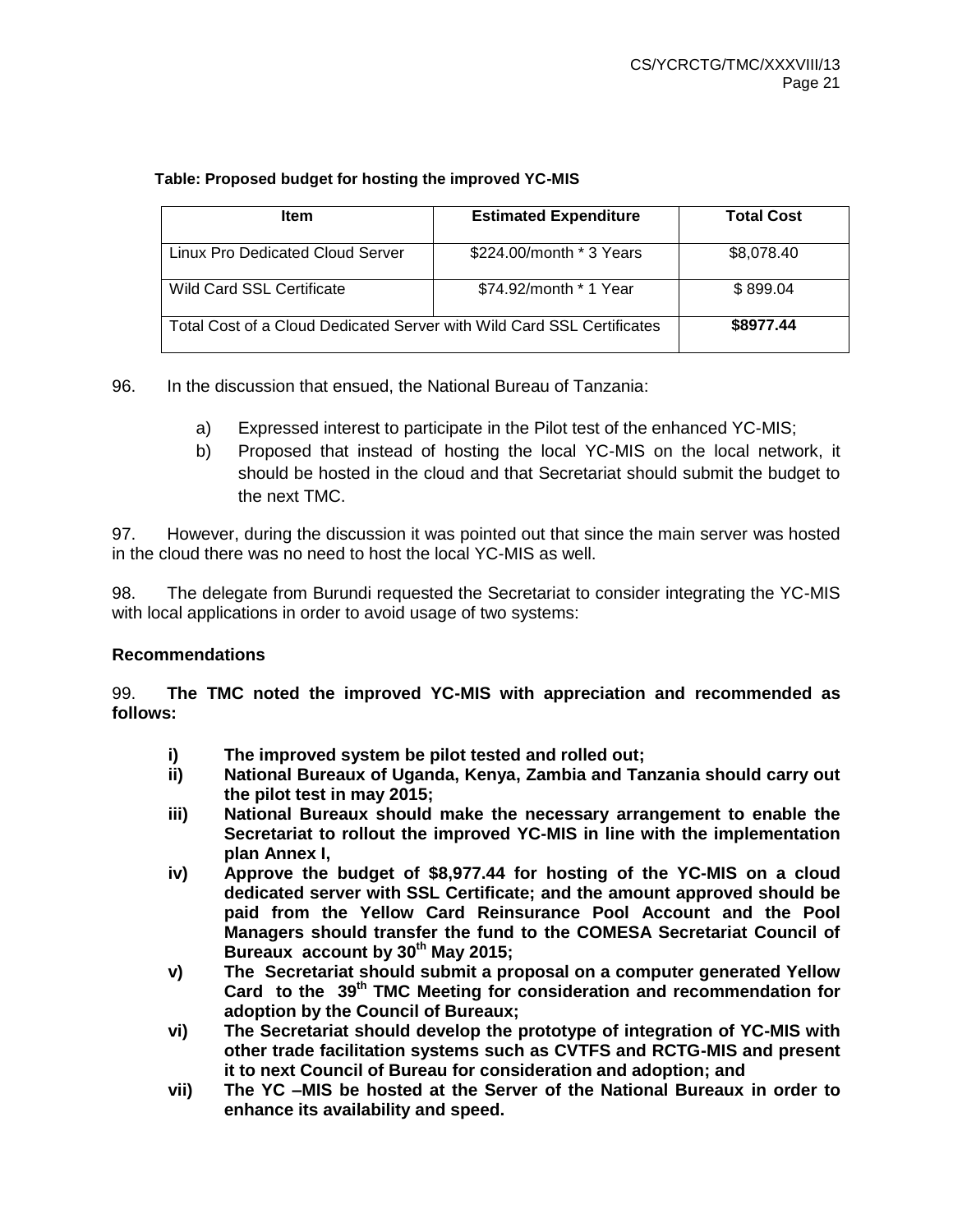100. Furthermore, in order to increase the utilization of the YC-MIS in Tanzania, Burundi, Malawi and Sudan, the TMC recommended that, the four National Bureaux should:

# **a) Engage their PICs in order to encourage them to utilize the YC-MIS; and**

**b) Liaise COMESA Secretariat in order resolve any issues encountered during the operations of the YC-MIS.**

**Supplementary budget for the YC-MIS IT Expert and Short Term Administrative Assistant.**  (*Agenda Item 13*)

101. A representative of the Secretariat presented document No. CS/CB/TMC/XXXVIII/12 Supplementary Budget for the Recruitment of an IT Expert for the YC-MIS and Short Term Administrative Assistant. In doing so he recalled the recommendation of the  $36<sup>th</sup>$  TMC Meeting and decision of the 28th Council of Bureaux Meeting which approved request of the Secretariat for supplementary budget of US\$82,000. The approved budget was to recruit an IT Expert to carry out the day to day activities of the YC-MIS, undertake development works and manage the launched YC-MIS. The approved budget was also to recruit a temporary Administrative Assistant as the regular Administrative Assistant have been on prolonged sick leave. It was further recalled that the TMC also directed that the Supplementary Budget be funded from the Yellow Card Reinsurance Pool Account.

102. It was further recalled that, the YC-MIS IT Expert: namely Mr. Musa Tondolo; was recruited from the local market with effect from  $1<sup>st</sup>$  July 2014 for a one year contract. The IT Expert, since his recruitment, had carried out several activities.

103. The TMC was further informed that until the YC-MIS become fully and effectively operational and the Council of Bureaux decides to create a regular post for an IT Expert, the service of the temporary IT Expert would be required and hence the contract has to be renewed for a further period of one year.

104. The TMC was accordingly informed that until the issue of Mrs. Brenda Chizyuka was resolved, the service of the Temporary Administrative Assistance to the office of the Council of Bureaux of the Yellow Card scheme at the COMESA Secretariat would continue to be required and hence a Short Term Administrative Assistant has been recruited, namely: Mrs Kaela Lydia Mambwe, for a period of three months from  $1<sup>st</sup>$  April 2015 to 30<sup>th</sup> June 2015 on a renewable contract subject to satisfactory performance.

105. The Meeting noted the supplementary budget required as follows:

- a) For the renewal of the IT Expert contract for a period of one year, on expiry terms and conditions, at a Lump Sum of monthly fee US\$4,000 (US\$4,000 x 12monts: \$48,000).
- b) During the period, the IT Expert will visit all National Bureaux to facilitate, train, pilot test and rollout the improved YC-MIS and assist National Bureaux and their member Insurance Companies; hence his Per diems and Travel expenses for missions to all member states would require US\$22,000.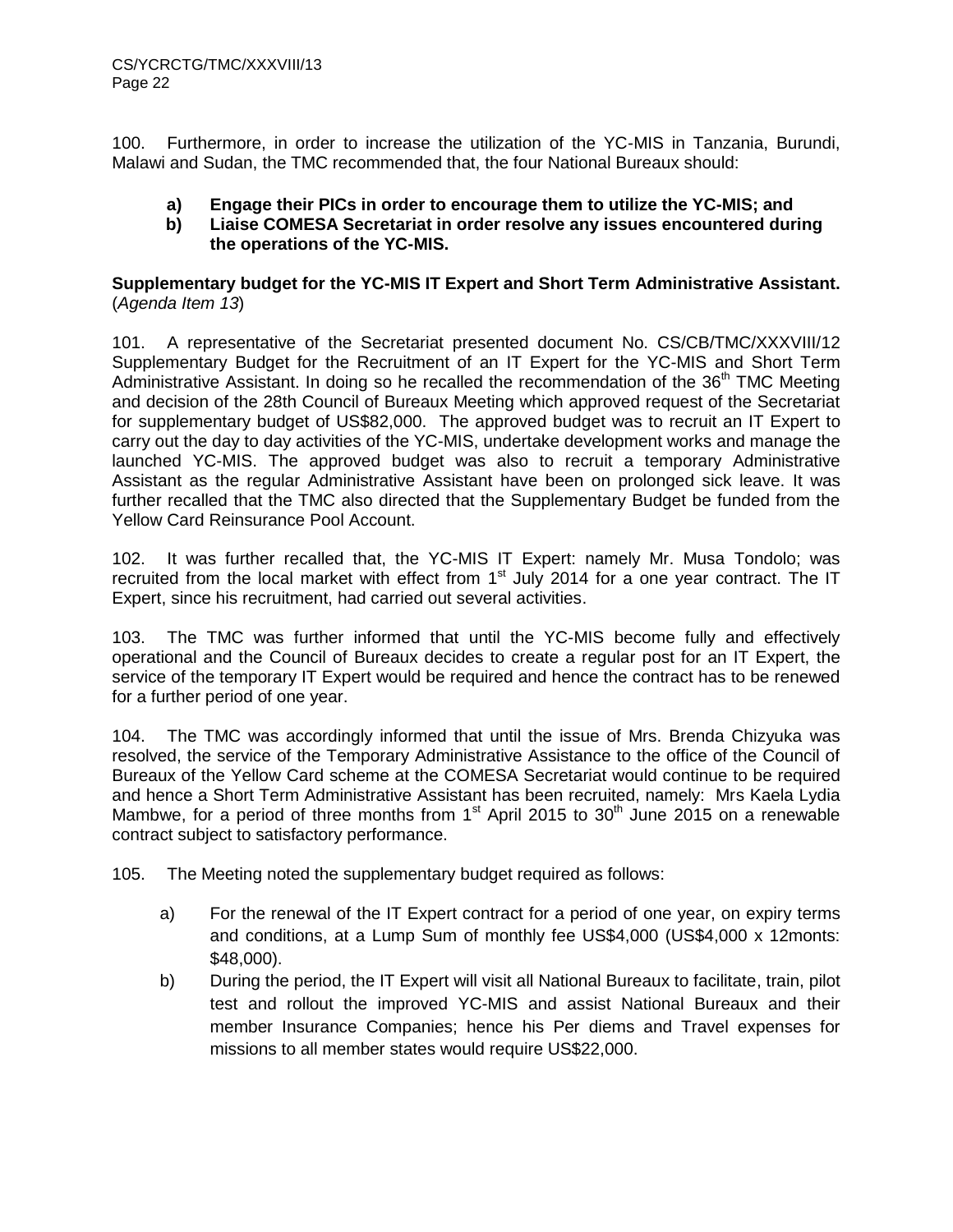- c) The contract of the Short Term Administrative Assistance will be issued for a period of one year at a Lump Sum of monthly fee of US\$1,000 (US\$1,000 x 12 months: US\$12,000)
- 106. The total funds required for the recruitment of the two would be US\$82,000.

#### **Recommendations**

## 107. **Having considered the report on supplementary budget, the TMC recommended as follows:**

- **a) The YC Reinsurance Pool should continue with the funding and cover the additional funding of US\$82,000 required;**
- **b) The Secretariat should write to the Pool Manager to transfer the funds of US\$82,000 at the earliest time and by 30th April 2015 at the latest;**
- **c) The Secretariat should renew the contract of the IT Expert for the YC-MIS, Namely: Mr. Musa Tondolo for a period of one Year effective from 1st July, 2015 to 30th June, 2016 on expiry terms and conditions; and**
- **d) The Secretariat should issue the contract of the Mrs. Kaela Lydia Mambwe, for initial period of three months with an extension for further period of nine months subject to satisfactory performance.**

108. The TMC further recommended that the post of IT Expert (P3) should be a regular post and the Terms of reference and budget for the post should be submitted to the next Meeting of Council of Bureaux for consideration and adoption.

## **Date and Venue of the next meeting** *(Agenda Item 14)*

109. The Secretariat would advise the date and venue of the next meeting after consultation with TMC member National Bureaux which have not yet hosted the meeting.

## **Any Other Business** *(Agenda Item 15)*

110. The Chairperson of the Council of Bureau and the Acting Managing Director of National Insurance Corporation of Tanzania Ltd. responded to the request of the Secretariat and agreed to host the 3<sup>rd</sup> Meeting of the Yellow Card Coordinators Workshop in Arusha, Tanzania in June 2015.

#### **Adoption of the report and closure of the meeting** *(Agenda Item 16)*

111. The Meeting considered the draft report paragraph by paragraph and adopted the report after making some amendments.

112. At the closure of the meeting the delegate from the National Bureau of Kenya, Mr. Robert Simiyu Namunane, Underwriter Reinsurance Department, Kenya Reinsurance Corporation Ltd. (Kenya Re) thanked the Government and people of Zimbabwe and the Insurance Council of Zimbabwe (ICZ) for the warm hospitality extended to the delegates during their stay in Bulawayo. Mr. Namunane commended the chair person for the manner he guided the meeting deliberations and also thanked the COMESA Secretariat for the good organization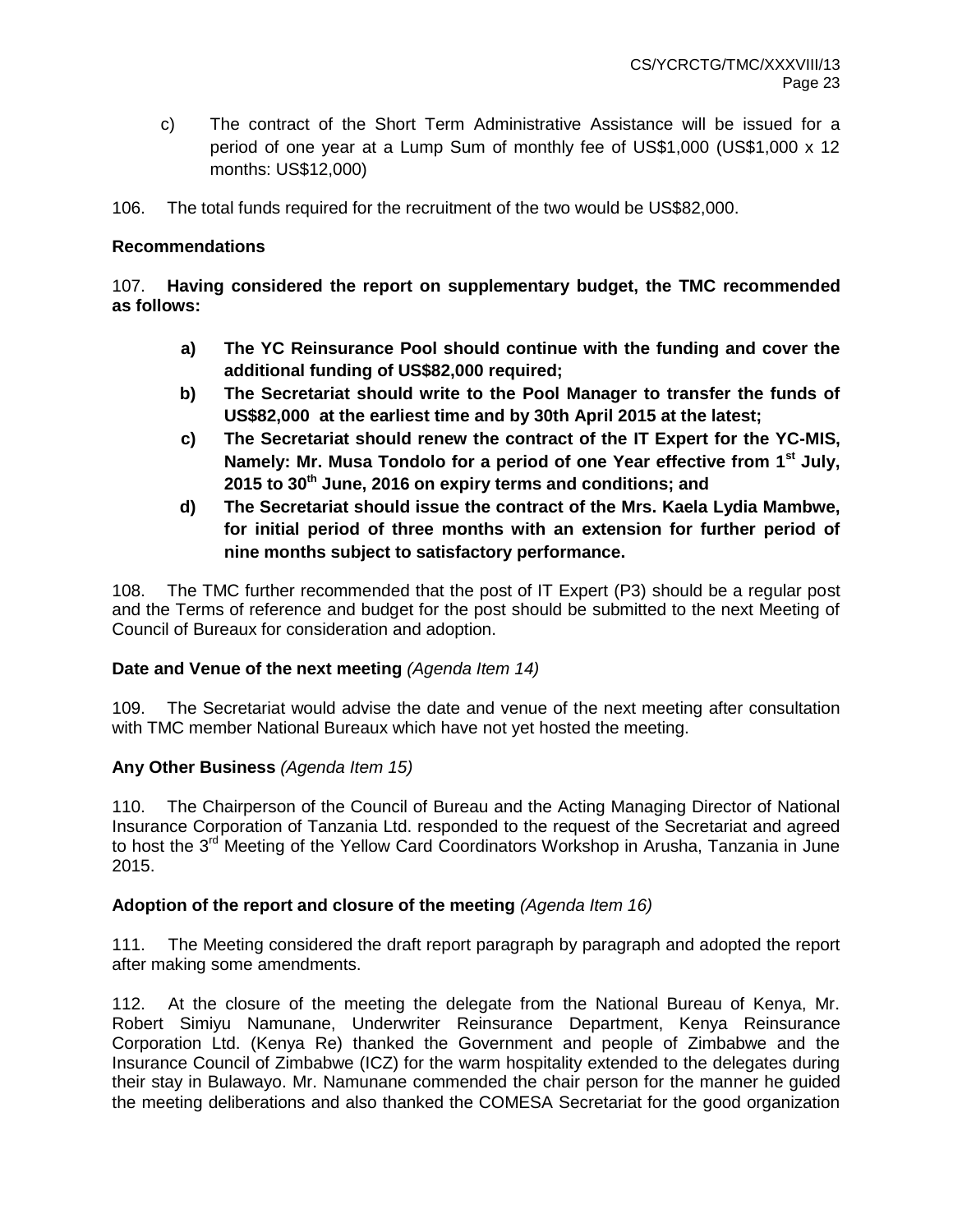of the meeting and the delegates for having found time to attend the meeting and for their valuable contributions made during the deliberations.

113. In closing the Meeting the chair person thanked all the delegates for their valuable contributions and wished them a safe journey to their respective Countries.

| No.            | <b>Activity</b>                                                                                         | <b>Time Frame</b>                          | <b>Responsible Party</b>                                          |
|----------------|---------------------------------------------------------------------------------------------------------|--------------------------------------------|-------------------------------------------------------------------|
| 1 <sub>1</sub> | Inform PICs on the roll-out of the<br>improved system;                                                  | $23^{\text{rd}}$ Mar-17 <sup>th</sup> Apr  | <b>All National Bureaux</b>                                       |
|                | 2. Select PICs to carry out the pilot test;                                                             | $23^{\text{rd}}$ -27 <sup>th</sup> Mar     | <b>Selected National</b><br>Bureaux                               |
|                | 3. Train PICs for the pilot test;                                                                       | 31 <sup>st</sup> Mar-3 <sup>rd</sup> April | <b>Selected National</b><br>Bureaux                               |
|                | 4. Migrate data for the pilot test;                                                                     | $\overline{4^{th}}$ -5 <sup>th</sup> April | <b>COMESA</b><br>Secretariat                                      |
|                | 5. Pilot the system with the selected PICs;                                                             | 7 <sup>th</sup> April-8 <sup>th</sup> May  | <b>COMESA</b><br>Secretariat, National<br><b>Bureaux</b>          |
| 6.1            | Monitor the piloted system with selected<br>PICs and address issues that may arise<br>during the pilot; | 8 <sup>th</sup> April-7 <sup>th</sup> May  | <b>COMESA</b><br>Secretariat, Selected<br><b>National Bureaux</b> |
| 7.1            | Conduct training for all PICs for the<br>going live;                                                    | $20th$ Apr-8 <sup>th</sup> May             | <b>COMESA</b><br>Secretariat, All<br><b>National Bureaux</b>      |
| 8.1            | Migrate data for going live/roll-out;                                                                   | $9th$ -10 <sup>th</sup> May                | COMESA<br>Secretariat                                             |
| 9.             | Go Live/Roll out the system                                                                             | $\overline{11}$ <sup>th</sup> May          | COMESA<br>Secretariat                                             |

# **ANNEX I: Implementation Plan of the Improved YC-MIS**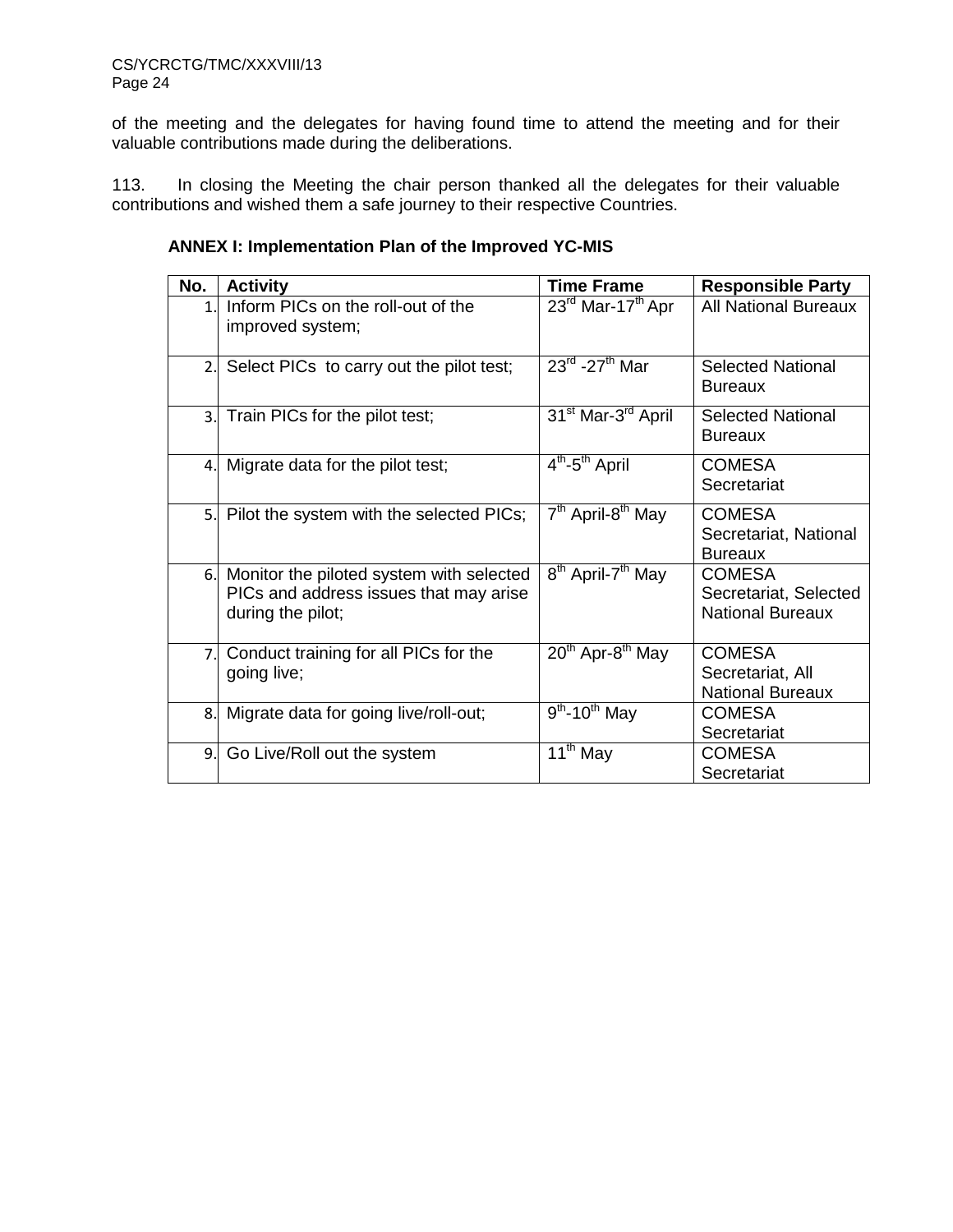**ANNEX II**

#### **LIST OF PARTICIPANTS LISTE DES PARTICIPANTS**

#### **BURUNDI**

Pacelli Mategeko, National Yellow Card Coordination, SOCABU, Bujumbura, Tél : +257 71547974, E-mail: [pmategeko@yahoo.fr;](mailto:pmategeko@yahoo.fr) [pacelli.mategeko@socaBu-astriances.com](mailto:pacelli.mategeko@socaBu-astriances.com)

#### **KENYA**

Mr Robert Simiyu Namunane, Underwriter Reinsurance Department, Kenya Reinsurance Corporation Ltd, P O Box 30271 00100 Nairobi, Kenya, 15<sup>th</sup> Floor, Reinsurance Plaza, Taifa Road, Aga Khan Walk, Nairobi, Tel : +254 20 2202283, +254 702800098, Fax: (254 2) 2252106, 340486, 2251887, 2223944, 340967, E-mail: namunan[e@kenyare.co.ke](mailto:m@kenyare.co.ke)

#### **TANZANIA**

Samuel Kamanga, Managing Director, National Insurance Corporation of (T) Ltd, P O Box 9264, Dar Es Salaam, Tel: +255 715 761167, +255 222113825, +255 784 761167 Fax: +255 222113403, E-mail: [sam.kamanga@nictanzania.co.tz](mailto:sam.kamanga@nictanzania.co.tz)

Mrs Immaculate Jerome Morro, Principal Insurance Officer, Yellow Card Coordinator, National Insurance Corporation of (T) Ltd, P O Box 9264, Dar Es Salaam, Tel: +255 784 405511, Fax : +255 22 2113403, E-mail: [comesa.ycard@nictanzania.co.tz;](mailto:comesa.ycard@nictanzania.co.tz) [immaculate.morro@nictanzania.co.tz](mailto:immaculate.morro@nictanzania.co.tz)

Lazaro Bangilana, Reinsurance Manager, National Insurance Corporation of (T) Ltd, P O Box 9264, Dar Es Salaam, Tel: +255 783759970, E-mail: [lazaro.bangilana@nictanzania.co.tz](mailto:lazaro.bangilana@nictanzania.co.tz)

#### **UGANDA/UGANDA**

Ms Stella Ajilong, Yellow Card Coordinator, National Insurance Corporation Ltd, P O Box 7134 Kampala, Tel: +256 414 258001/5, 702 848278, Fax: +256 414 259925, E-mail: [sajilong@nic.co.ug;](mailto:sajilong@nic.co.ug) [nic@nic.co.ug](mailto:nic@nic.co.ug)

#### **ZIMBABWE**

Mr Patrick Munyaradzi Kusikwenyu, Managing Director Sanctuary Insurance, NBZ, 4 Josiah Tongogara, Tel: +263 712 435 710, E-mail: [Patrick@sanctuary.co.zw](mailto:Patrick@sanctuary.co.zw)

Sam Samu, Acting Executive Officer, Insurance Council of Zimbabwe, 4 Josiah Tongogara, Tel: +263 776890897, Fax: +263 708032, E-mail: [samu@icz.co.zw](mailto:samu@icz.co.zw)

Humphrey T. Malumo, Director, Excellence Insurance Company, 108Pioneer House, 8th Avenue, Bulawayo, Tel: +263 886146/9 Fax: +263 886146, E-mail: tumeliso@mail.com

Mr Pikitai Mupandawana, Operations Manager, Clarion Insurance, NBZ, 4 Josiah Tongogara, Harare, Tel: +263 773 546 284, E-mail: [pmupandawana@clarion.co.zw](mailto:pmupandawana@clarion.co.zw)